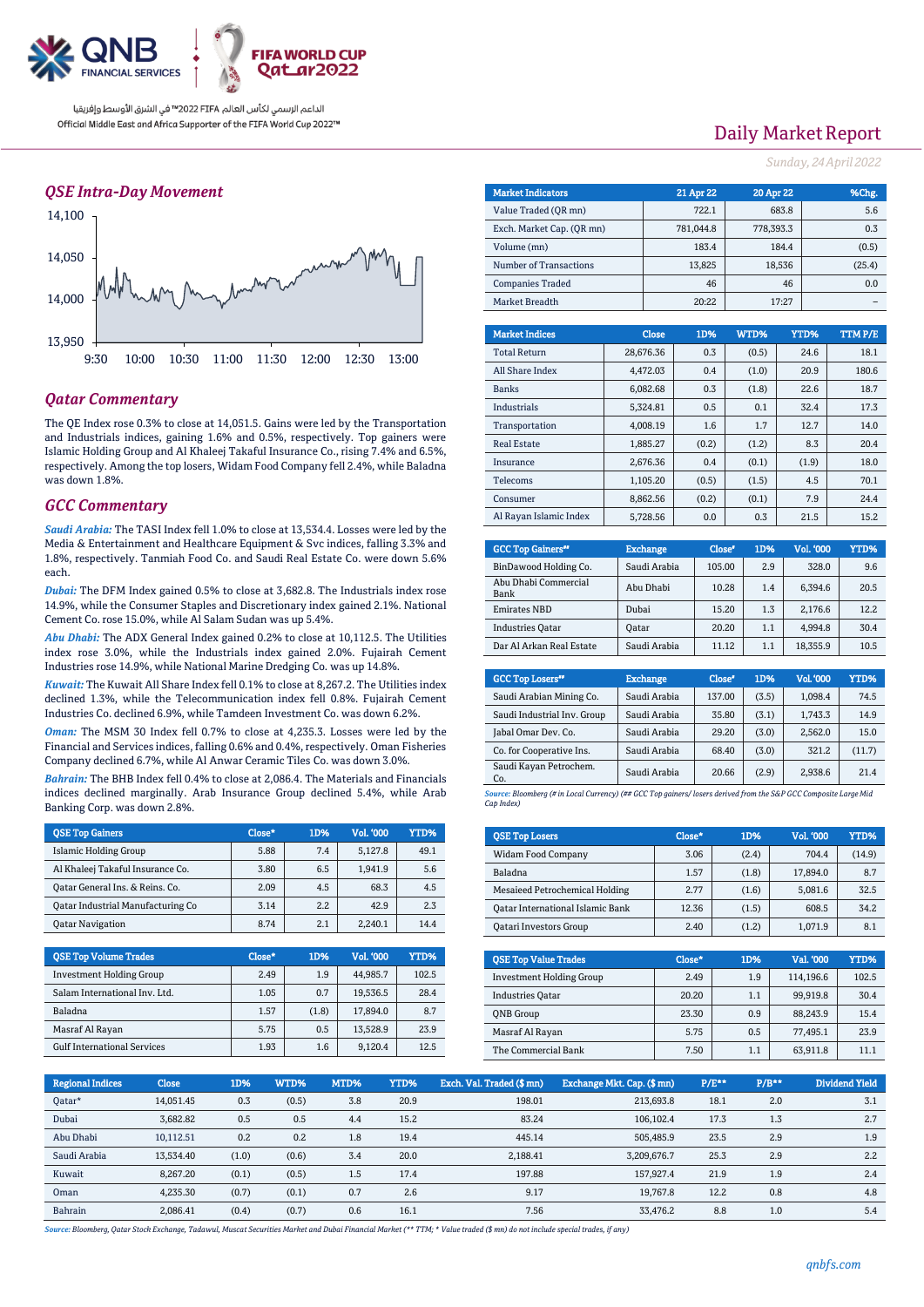

# Daily Market Report

#### *Sunday, 24April2022*

#### *Qatar Market Commentary*

- The QE Index rose 0.3% to close at 14,051.5. The Transportation and Industrials indices led the gains. The index rose on the back of buying support from GCC and Foreign shareholders despite selling pressure from Qatari and Arab shareholders.
- Islamic Holding Group and Al Khaleej Takaful Insurance Co. were the top gainers, rising 7.4% and 6.5%, respectively. Among the top losers, Widam Food Company fell 2.4%, while Baladna was down 1.8%.
- Volume of shares traded on Thursday fell by 0.5% to 183.4mn from 184.4mn on Wednesday. Further, as compared to the 30-day moving average of 253.2mn, volume for the day was 27.5% lower. Investment Holding Group and Salam International Inv. Ltd. were the most active stocks, contributing 24.5% and 10.6% to the total volume, respectively.

| <b>Overall Activity</b>        | <b>Buy %*</b> | Sell %* | Net (QR)         |
|--------------------------------|---------------|---------|------------------|
| Qatari Individuals             | 34.88%        | 38.91%  | (29, 105, 670.9) |
| <b>Oatari Institutions</b>     | 13.78%        | 27.18%  | (96,739,670.6)   |
| Oatari                         | 48.67%        | 66.09%  | (125.845.341.5)  |
| <b>GCC</b> Individuals         | 0.39%         | 0.33%   | 415,087.7        |
| <b>GCC</b> Institutions        | 3.77%         | 0.28%   | 25,221,098.2     |
| GCC                            | 4.16%         | 0.61%   | 25.636.185.9     |
| Arab Individuals               | 9.31%         | 9.55%   | (1,702,166.3)    |
| Arab Institutions              | $0.00\%$      | 0.00%   |                  |
| Arab                           | 9.31%         | 9.55%   | (1,702,166,3)    |
| Foreigners Individuals         | 2.98%         | 2.95%   | 225,435.8        |
| <b>Foreigners Institutions</b> | 34.89%        | 20.81%  | 101,685,886.1    |
| <b>Foreigners</b>              | 37.87%        | 23.75%  | 101.911.321.9    |

*Source: Qatar Stock Exchange (\*as a % of traded value)*

## *Ratings, Earnings Releases, Global Economic Data and Earnings Calendar*

#### Ratings Updates

| Company            | Agency | Market | l'ype*     | <b>Old Rating</b>  | <b>New Kating</b> | <b>Rating Change</b> | Outlook | <b>COLLOOK Change</b>    |
|--------------------|--------|--------|------------|--------------------|-------------------|----------------------|---------|--------------------------|
| Oman Insurance Co. | S&P    | UAE    | LT-LIC/FSR | .<br>$A^{-}/A^{-}$ | A/A               |                      | Stable  | $\overline{\phantom{a}}$ |
|                    |        |        |            |                    |                   |                      |         |                          |

*Source: News reports, Bloomberg (\* LTR – Long Term Rating, FSR- Financial Strength Rating, LIC - Local Issuer Credit)*

#### Earnings Releases

| Company                              | <b>Market</b> | <b>Currency</b> | Revenue (mn)<br>102022 | % Change<br>YoY | <b>Operating Profit</b><br>$(mn)$ 102022 | % Change<br>YoY | <b>Net Profit</b><br>$(mn)$ 102022 | % Change YoY |
|--------------------------------------|---------------|-----------------|------------------------|-----------------|------------------------------------------|-----------------|------------------------------------|--------------|
| Muscat Gases Co.                     | Oman          | <b>OMR</b>      | 3.4                    | $-4.8%$         | N/A                                      | N/A             | 0.1                                | 37.5%        |
| Galfar Engineering & Contracting     | Oman          | <b>OMR</b>      | 34.4                   | $-28.9%$        | N/A                                      | N/A             | 0.5                                | $-66.5%$     |
| <b>Gulf International Chemicals</b>  | Oman          | <b>OMR</b>      | 547.7                  | 14.0%           | N/A                                      | N/A             | 3.0                                | $-93.1%$     |
| Etihad Etisalat Co.                  | Saudi Arabia  | <b>SR</b>       | 3.8                    | 5.8%            | 0.5                                      | 26.8%           | 0.3                                | 41.2%        |
| Leejam Sports Co.                    | Saudi Arabia  | <b>SR</b>       | 231.6                  | 55.9%           | 58.7                                     | 1184.2%         | 46.0                               | N/A          |
| Arabian Internet & Com. Services Co. | Saudi Arabia  | <b>SR</b>       | 2.4                    | 29.5%           | 0.3                                      | 39.7%           | 0.3                                | 38.0%        |

*Source: Company data: DFM, ADX, MSM, TASI, BHB. (#Values in Thousands, \*Financial for 1Q2022 )*

#### Global Economic Data

| Date  | <b>Market</b> | <b>Source</b>                           | <b>Indicator</b>                      | Period | <b>Actual</b> | <b>Consensus</b> | <b>Previous</b> |
|-------|---------------|-----------------------------------------|---------------------------------------|--------|---------------|------------------|-----------------|
| 04/21 | <b>US</b>     | Department of Labor                     | <b>Initial Jobless Claims</b>         | 16-Apr | 184k          | 180 <sub>k</sub> | 186k            |
| 04/21 | <b>US</b>     | Department of Labor                     | <b>Continuing Claims</b>              | 09-Apr | 1.417k        | 1,459k           | 1.475k          |
| 04/21 | ${\rm EU}$    | Eurostat                                | CPI YoY                               | Mar F  | 7.40%         | 7.50%            | 7.50%           |
| 04/21 | <b>EU</b>     | Eurostat                                | CPI MoM                               | Mar F  | 2.40%         | 2.50%            | 2.50%           |
| 04/21 | EU            | Eurostat                                | <b>CPI Core YoY</b>                   | Mar F  | 2.90%         | 3.00%            | 3.00%           |
| 04/21 | <b>EU</b>     | <b>European Commission</b>              | <b>Consumer Confidence</b>            | Apr A  | $-16.9$       | $-20$            | $-18.7$         |
| 04/21 | France        | <b>INSEE National Statistics Office</b> | <b>Business Confidence</b>            | Apr    | 106           | 105              | 107             |
| 04/21 | France        | <b>INSEE National Statistics Office</b> | <b>Manufacturing Confidence</b>       | Apr    | 108           | 104              | 106             |
| 04/21 | France        | <b>INSEE National Statistics Office</b> | <b>Production Outlook Indicator</b>   | Apr    | $-5$          | $-5$             | $-2$            |
| 04/22 | <b>US</b>     | Markit                                  | <b>S&amp;P Global US Services PMI</b> | Apr P  | 54.7          | 58               | 58              |
| 04/22 | <b>US</b>     | Markit                                  | S&P Global US Composite PMI           | Apr P  | 55.1          | 57.9             | 57.7            |
| 04/22 | <b>UK</b>     | Markit                                  | S&P Global/CIPS UK Manufacturing PMI  | Apr P  | 55.3          | 54               | 55.2            |
| 04/22 | <b>UK</b>     | Markit                                  | S&P Global/CIPS UK Services PMI       | Apr P  | 58.3          | 60               | 62.6            |
| 04/22 | <b>UK</b>     | Markit                                  | S&P Global/CIPS UK Composite PMI      | Apr P  | 57.6          | 58.7             | 60.9            |
| 04/22 | <b>EU</b>     | Markit                                  | S&P Global Eurozone Manufacturing PMI | Apr P  | 55.3          | 54.9             | 56.5            |
| 04/22 | <b>EU</b>     | Markit                                  | S&P Global Eurozone Services PMI      | Apr P  | 57.7          | 55               | 55.6            |
| 04/22 | <b>EU</b>     | Markit                                  | S&P Global Eurozone Composite PMI     | Apr P  | 55.8          | 53.9             | 54.9            |
| 04/22 | Germany       | Markit                                  | S&P Global/BME Germany Man. PMI       | Apr P  | 54.1          | 54.5             | 56.9            |
| 04/22 | Germany       | Markit                                  | S&P Global Germany Services PMI       | Apr P  | 57.9          | 55.3             | 56.1            |
| 04/22 | Germany       | Markit                                  | S&P Global Germany Composite PMI      | Apr P  | 54.5          | 54.1             | 55.1            |

*Source: Bloomberg (s.a. = seasonally adjusted; n.s.a. = non-seasonally adjusted; w.d.a. = working day adjusted)*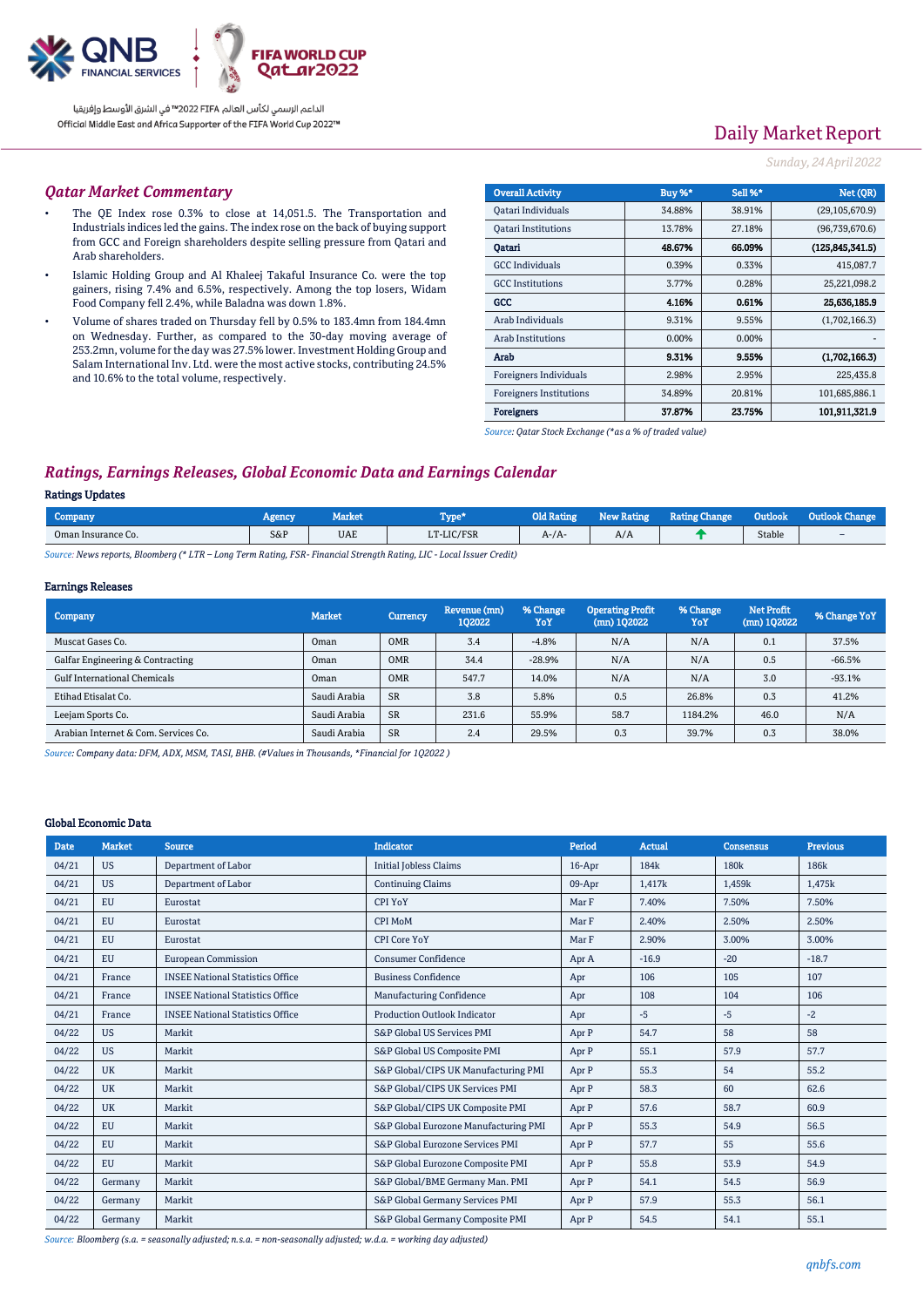

Earnings Calendar

# Daily Market Report

*Sunday, 24April2022*

| <b>Tickers</b><br><b>Company Name</b><br><b>Status</b><br>QIIK<br>Qatar International Islamic Bank<br>24-Apr-22<br>$\pmb{0}$<br>Due<br>QGMD<br>Qatari German Company for Medical Devices<br>24-Apr-22<br>$\pmb{0}$<br>Due<br>$\mathbf{0}$<br><b>BRES</b><br>Barwa Real Estate Company<br>24-Apr-22<br>Due<br><b>IHGS</b><br>$\mathbf 0$<br>Due<br><b>INMA Holding Group</b><br>24-Apr-22<br><b>DBIS</b><br>Dlala Brokerage & Investment Holding Company<br>$\,1$<br>25-Apr-22<br>Due<br>Qatar General Insurance & Reinsurance Company<br>$\mathbf{1}$<br>QGRI<br>25-Apr-22<br>Due<br>QIGD<br>$\mathbf{1}$<br>Qatari Investors Group<br>25-Apr-22<br>Due<br><b>ERES</b><br><b>Ezdan Holding Group</b><br>25-Apr-22<br>$\mathbf{1}$<br>Due<br>IQCD<br><b>Industries Qatar</b><br>$\mathbf{1}$<br>25-Apr-22<br>Due<br>ZHCD<br>$\mathbf{1}$<br><b>Zad Holding Company</b><br>25-Apr-22<br>Due<br>IGRD<br>$\mathbf{1}$<br>Due<br><b>Investment Holding Group</b><br>25-Apr-22<br>QLMI<br>QLM Life & Medical Insurance Company<br>25-Apr-22<br>$\mathbf{1}$<br>Due<br>$\mathbf{2}$<br>QATI<br>Due<br>Qatar Insurance Company<br>26-Apr-22<br>GWCS<br>$\mathbf{2}$<br><b>Gulf Warehousing Company</b><br>26-Apr-22<br>Due<br><b>MPHC</b><br>$\mathbf{2}$<br>Mesaieed Petrochemical Holding Company<br>26-Apr-22<br>Due<br>$\mathbf{2}$<br>QISI<br><b>Qatar Islamic Insurance Group</b><br>Due<br>26-Apr-22<br>$\mathbf{2}$<br><b>MERS</b><br>Al Meera Consumer Goods Company<br>Due<br>26-Apr-22<br>$\mathbf{2}$<br><b>MCCS</b><br>Mannai Corporation<br>26-Apr-22<br>Due<br><b>VFQS</b><br>$\sqrt{2}$<br>Vodafone Qatar<br>26-Apr-22<br>Due<br>QIMD<br>$\mathbf{2}$<br><b>Qatar Industrial Manufacturing Company</b><br>26-Apr-22<br>Due<br>ORDS<br>3<br>Ooredoo<br>27-Apr-22<br>Due<br><b>MRDS</b><br>$\sqrt{3}$<br>Mazaya Qatar Real Estate Development<br>Due<br>27-Apr-22<br><b>AHCS</b><br>3<br>Aamal Company<br>27-Apr-22<br>Due<br>$\sqrt{3}$<br><b>DHBK</b><br>Doha Bank<br>27-Apr-22<br>Due<br>QFBQ<br>$\sqrt{3}$<br>Oatar First Bank<br>27-Apr-22<br>Due<br>QOIS<br>Qatar Oman Investment Company<br>27-Apr-22<br>$\sqrt{3}$<br>Due<br>$\sqrt{3}$<br>QAMC<br><b>Qatar Aluminum Manufacturing Company</b><br>Due<br>27-Apr-22<br><b>GISS</b><br>3<br><b>Gulf International Services</b><br>27-Apr-22<br>Due<br><b>MARK</b><br>$\sqrt{3}$<br>Masraf Al Rayan<br>27-Apr-22<br>Due<br>$\sqrt{3}$<br><b>DOHI</b><br>Doha Insurance Group<br>27-Apr-22<br>Due<br><b>BLDN</b><br>$\sqrt{3}$<br>Due<br>Baladna<br>27-Apr-22<br>QCFS<br>$\sqrt{3}$<br>Qatar Cinema & Film Distribution Company<br>27-Apr-22<br>Due<br>3<br><b>AKHI</b><br>Al Khaleej Takaful Insurance Company<br>27-Apr-22<br>Due | rammigo calciluar |                                  |                       |  |  |  |  |  |  |
|-----------------------------------------------------------------------------------------------------------------------------------------------------------------------------------------------------------------------------------------------------------------------------------------------------------------------------------------------------------------------------------------------------------------------------------------------------------------------------------------------------------------------------------------------------------------------------------------------------------------------------------------------------------------------------------------------------------------------------------------------------------------------------------------------------------------------------------------------------------------------------------------------------------------------------------------------------------------------------------------------------------------------------------------------------------------------------------------------------------------------------------------------------------------------------------------------------------------------------------------------------------------------------------------------------------------------------------------------------------------------------------------------------------------------------------------------------------------------------------------------------------------------------------------------------------------------------------------------------------------------------------------------------------------------------------------------------------------------------------------------------------------------------------------------------------------------------------------------------------------------------------------------------------------------------------------------------------------------------------------------------------------------------------------------------------------------------------------------------------------------------------------------------------------------------------------------------------------------------------------------------------------------------------------------------------------------------------------------------------------------------------------------------------------------------------------------------------------------------------------------------------------------------------------------------------------------------------------------------------------------------------------------------------------------------------------------|-------------------|----------------------------------|-----------------------|--|--|--|--|--|--|
|                                                                                                                                                                                                                                                                                                                                                                                                                                                                                                                                                                                                                                                                                                                                                                                                                                                                                                                                                                                                                                                                                                                                                                                                                                                                                                                                                                                                                                                                                                                                                                                                                                                                                                                                                                                                                                                                                                                                                                                                                                                                                                                                                                                                                                                                                                                                                                                                                                                                                                                                                                                                                                                                                               |                   | Date of reporting 1Q2022 results | No. of days remaining |  |  |  |  |  |  |
|                                                                                                                                                                                                                                                                                                                                                                                                                                                                                                                                                                                                                                                                                                                                                                                                                                                                                                                                                                                                                                                                                                                                                                                                                                                                                                                                                                                                                                                                                                                                                                                                                                                                                                                                                                                                                                                                                                                                                                                                                                                                                                                                                                                                                                                                                                                                                                                                                                                                                                                                                                                                                                                                                               |                   |                                  |                       |  |  |  |  |  |  |
|                                                                                                                                                                                                                                                                                                                                                                                                                                                                                                                                                                                                                                                                                                                                                                                                                                                                                                                                                                                                                                                                                                                                                                                                                                                                                                                                                                                                                                                                                                                                                                                                                                                                                                                                                                                                                                                                                                                                                                                                                                                                                                                                                                                                                                                                                                                                                                                                                                                                                                                                                                                                                                                                                               |                   |                                  |                       |  |  |  |  |  |  |
|                                                                                                                                                                                                                                                                                                                                                                                                                                                                                                                                                                                                                                                                                                                                                                                                                                                                                                                                                                                                                                                                                                                                                                                                                                                                                                                                                                                                                                                                                                                                                                                                                                                                                                                                                                                                                                                                                                                                                                                                                                                                                                                                                                                                                                                                                                                                                                                                                                                                                                                                                                                                                                                                                               |                   |                                  |                       |  |  |  |  |  |  |
|                                                                                                                                                                                                                                                                                                                                                                                                                                                                                                                                                                                                                                                                                                                                                                                                                                                                                                                                                                                                                                                                                                                                                                                                                                                                                                                                                                                                                                                                                                                                                                                                                                                                                                                                                                                                                                                                                                                                                                                                                                                                                                                                                                                                                                                                                                                                                                                                                                                                                                                                                                                                                                                                                               |                   |                                  |                       |  |  |  |  |  |  |
|                                                                                                                                                                                                                                                                                                                                                                                                                                                                                                                                                                                                                                                                                                                                                                                                                                                                                                                                                                                                                                                                                                                                                                                                                                                                                                                                                                                                                                                                                                                                                                                                                                                                                                                                                                                                                                                                                                                                                                                                                                                                                                                                                                                                                                                                                                                                                                                                                                                                                                                                                                                                                                                                                               |                   |                                  |                       |  |  |  |  |  |  |
|                                                                                                                                                                                                                                                                                                                                                                                                                                                                                                                                                                                                                                                                                                                                                                                                                                                                                                                                                                                                                                                                                                                                                                                                                                                                                                                                                                                                                                                                                                                                                                                                                                                                                                                                                                                                                                                                                                                                                                                                                                                                                                                                                                                                                                                                                                                                                                                                                                                                                                                                                                                                                                                                                               |                   |                                  |                       |  |  |  |  |  |  |
|                                                                                                                                                                                                                                                                                                                                                                                                                                                                                                                                                                                                                                                                                                                                                                                                                                                                                                                                                                                                                                                                                                                                                                                                                                                                                                                                                                                                                                                                                                                                                                                                                                                                                                                                                                                                                                                                                                                                                                                                                                                                                                                                                                                                                                                                                                                                                                                                                                                                                                                                                                                                                                                                                               |                   |                                  |                       |  |  |  |  |  |  |
|                                                                                                                                                                                                                                                                                                                                                                                                                                                                                                                                                                                                                                                                                                                                                                                                                                                                                                                                                                                                                                                                                                                                                                                                                                                                                                                                                                                                                                                                                                                                                                                                                                                                                                                                                                                                                                                                                                                                                                                                                                                                                                                                                                                                                                                                                                                                                                                                                                                                                                                                                                                                                                                                                               |                   |                                  |                       |  |  |  |  |  |  |
|                                                                                                                                                                                                                                                                                                                                                                                                                                                                                                                                                                                                                                                                                                                                                                                                                                                                                                                                                                                                                                                                                                                                                                                                                                                                                                                                                                                                                                                                                                                                                                                                                                                                                                                                                                                                                                                                                                                                                                                                                                                                                                                                                                                                                                                                                                                                                                                                                                                                                                                                                                                                                                                                                               |                   |                                  |                       |  |  |  |  |  |  |
|                                                                                                                                                                                                                                                                                                                                                                                                                                                                                                                                                                                                                                                                                                                                                                                                                                                                                                                                                                                                                                                                                                                                                                                                                                                                                                                                                                                                                                                                                                                                                                                                                                                                                                                                                                                                                                                                                                                                                                                                                                                                                                                                                                                                                                                                                                                                                                                                                                                                                                                                                                                                                                                                                               |                   |                                  |                       |  |  |  |  |  |  |
|                                                                                                                                                                                                                                                                                                                                                                                                                                                                                                                                                                                                                                                                                                                                                                                                                                                                                                                                                                                                                                                                                                                                                                                                                                                                                                                                                                                                                                                                                                                                                                                                                                                                                                                                                                                                                                                                                                                                                                                                                                                                                                                                                                                                                                                                                                                                                                                                                                                                                                                                                                                                                                                                                               |                   |                                  |                       |  |  |  |  |  |  |
|                                                                                                                                                                                                                                                                                                                                                                                                                                                                                                                                                                                                                                                                                                                                                                                                                                                                                                                                                                                                                                                                                                                                                                                                                                                                                                                                                                                                                                                                                                                                                                                                                                                                                                                                                                                                                                                                                                                                                                                                                                                                                                                                                                                                                                                                                                                                                                                                                                                                                                                                                                                                                                                                                               |                   |                                  |                       |  |  |  |  |  |  |
|                                                                                                                                                                                                                                                                                                                                                                                                                                                                                                                                                                                                                                                                                                                                                                                                                                                                                                                                                                                                                                                                                                                                                                                                                                                                                                                                                                                                                                                                                                                                                                                                                                                                                                                                                                                                                                                                                                                                                                                                                                                                                                                                                                                                                                                                                                                                                                                                                                                                                                                                                                                                                                                                                               |                   |                                  |                       |  |  |  |  |  |  |
|                                                                                                                                                                                                                                                                                                                                                                                                                                                                                                                                                                                                                                                                                                                                                                                                                                                                                                                                                                                                                                                                                                                                                                                                                                                                                                                                                                                                                                                                                                                                                                                                                                                                                                                                                                                                                                                                                                                                                                                                                                                                                                                                                                                                                                                                                                                                                                                                                                                                                                                                                                                                                                                                                               |                   |                                  |                       |  |  |  |  |  |  |
|                                                                                                                                                                                                                                                                                                                                                                                                                                                                                                                                                                                                                                                                                                                                                                                                                                                                                                                                                                                                                                                                                                                                                                                                                                                                                                                                                                                                                                                                                                                                                                                                                                                                                                                                                                                                                                                                                                                                                                                                                                                                                                                                                                                                                                                                                                                                                                                                                                                                                                                                                                                                                                                                                               |                   |                                  |                       |  |  |  |  |  |  |
|                                                                                                                                                                                                                                                                                                                                                                                                                                                                                                                                                                                                                                                                                                                                                                                                                                                                                                                                                                                                                                                                                                                                                                                                                                                                                                                                                                                                                                                                                                                                                                                                                                                                                                                                                                                                                                                                                                                                                                                                                                                                                                                                                                                                                                                                                                                                                                                                                                                                                                                                                                                                                                                                                               |                   |                                  |                       |  |  |  |  |  |  |
|                                                                                                                                                                                                                                                                                                                                                                                                                                                                                                                                                                                                                                                                                                                                                                                                                                                                                                                                                                                                                                                                                                                                                                                                                                                                                                                                                                                                                                                                                                                                                                                                                                                                                                                                                                                                                                                                                                                                                                                                                                                                                                                                                                                                                                                                                                                                                                                                                                                                                                                                                                                                                                                                                               |                   |                                  |                       |  |  |  |  |  |  |
|                                                                                                                                                                                                                                                                                                                                                                                                                                                                                                                                                                                                                                                                                                                                                                                                                                                                                                                                                                                                                                                                                                                                                                                                                                                                                                                                                                                                                                                                                                                                                                                                                                                                                                                                                                                                                                                                                                                                                                                                                                                                                                                                                                                                                                                                                                                                                                                                                                                                                                                                                                                                                                                                                               |                   |                                  |                       |  |  |  |  |  |  |
|                                                                                                                                                                                                                                                                                                                                                                                                                                                                                                                                                                                                                                                                                                                                                                                                                                                                                                                                                                                                                                                                                                                                                                                                                                                                                                                                                                                                                                                                                                                                                                                                                                                                                                                                                                                                                                                                                                                                                                                                                                                                                                                                                                                                                                                                                                                                                                                                                                                                                                                                                                                                                                                                                               |                   |                                  |                       |  |  |  |  |  |  |
|                                                                                                                                                                                                                                                                                                                                                                                                                                                                                                                                                                                                                                                                                                                                                                                                                                                                                                                                                                                                                                                                                                                                                                                                                                                                                                                                                                                                                                                                                                                                                                                                                                                                                                                                                                                                                                                                                                                                                                                                                                                                                                                                                                                                                                                                                                                                                                                                                                                                                                                                                                                                                                                                                               |                   |                                  |                       |  |  |  |  |  |  |
|                                                                                                                                                                                                                                                                                                                                                                                                                                                                                                                                                                                                                                                                                                                                                                                                                                                                                                                                                                                                                                                                                                                                                                                                                                                                                                                                                                                                                                                                                                                                                                                                                                                                                                                                                                                                                                                                                                                                                                                                                                                                                                                                                                                                                                                                                                                                                                                                                                                                                                                                                                                                                                                                                               |                   |                                  |                       |  |  |  |  |  |  |
|                                                                                                                                                                                                                                                                                                                                                                                                                                                                                                                                                                                                                                                                                                                                                                                                                                                                                                                                                                                                                                                                                                                                                                                                                                                                                                                                                                                                                                                                                                                                                                                                                                                                                                                                                                                                                                                                                                                                                                                                                                                                                                                                                                                                                                                                                                                                                                                                                                                                                                                                                                                                                                                                                               |                   |                                  |                       |  |  |  |  |  |  |
|                                                                                                                                                                                                                                                                                                                                                                                                                                                                                                                                                                                                                                                                                                                                                                                                                                                                                                                                                                                                                                                                                                                                                                                                                                                                                                                                                                                                                                                                                                                                                                                                                                                                                                                                                                                                                                                                                                                                                                                                                                                                                                                                                                                                                                                                                                                                                                                                                                                                                                                                                                                                                                                                                               |                   |                                  |                       |  |  |  |  |  |  |
|                                                                                                                                                                                                                                                                                                                                                                                                                                                                                                                                                                                                                                                                                                                                                                                                                                                                                                                                                                                                                                                                                                                                                                                                                                                                                                                                                                                                                                                                                                                                                                                                                                                                                                                                                                                                                                                                                                                                                                                                                                                                                                                                                                                                                                                                                                                                                                                                                                                                                                                                                                                                                                                                                               |                   |                                  |                       |  |  |  |  |  |  |
|                                                                                                                                                                                                                                                                                                                                                                                                                                                                                                                                                                                                                                                                                                                                                                                                                                                                                                                                                                                                                                                                                                                                                                                                                                                                                                                                                                                                                                                                                                                                                                                                                                                                                                                                                                                                                                                                                                                                                                                                                                                                                                                                                                                                                                                                                                                                                                                                                                                                                                                                                                                                                                                                                               |                   |                                  |                       |  |  |  |  |  |  |
|                                                                                                                                                                                                                                                                                                                                                                                                                                                                                                                                                                                                                                                                                                                                                                                                                                                                                                                                                                                                                                                                                                                                                                                                                                                                                                                                                                                                                                                                                                                                                                                                                                                                                                                                                                                                                                                                                                                                                                                                                                                                                                                                                                                                                                                                                                                                                                                                                                                                                                                                                                                                                                                                                               |                   |                                  |                       |  |  |  |  |  |  |
|                                                                                                                                                                                                                                                                                                                                                                                                                                                                                                                                                                                                                                                                                                                                                                                                                                                                                                                                                                                                                                                                                                                                                                                                                                                                                                                                                                                                                                                                                                                                                                                                                                                                                                                                                                                                                                                                                                                                                                                                                                                                                                                                                                                                                                                                                                                                                                                                                                                                                                                                                                                                                                                                                               |                   |                                  |                       |  |  |  |  |  |  |
|                                                                                                                                                                                                                                                                                                                                                                                                                                                                                                                                                                                                                                                                                                                                                                                                                                                                                                                                                                                                                                                                                                                                                                                                                                                                                                                                                                                                                                                                                                                                                                                                                                                                                                                                                                                                                                                                                                                                                                                                                                                                                                                                                                                                                                                                                                                                                                                                                                                                                                                                                                                                                                                                                               |                   |                                  |                       |  |  |  |  |  |  |
|                                                                                                                                                                                                                                                                                                                                                                                                                                                                                                                                                                                                                                                                                                                                                                                                                                                                                                                                                                                                                                                                                                                                                                                                                                                                                                                                                                                                                                                                                                                                                                                                                                                                                                                                                                                                                                                                                                                                                                                                                                                                                                                                                                                                                                                                                                                                                                                                                                                                                                                                                                                                                                                                                               |                   |                                  |                       |  |  |  |  |  |  |
|                                                                                                                                                                                                                                                                                                                                                                                                                                                                                                                                                                                                                                                                                                                                                                                                                                                                                                                                                                                                                                                                                                                                                                                                                                                                                                                                                                                                                                                                                                                                                                                                                                                                                                                                                                                                                                                                                                                                                                                                                                                                                                                                                                                                                                                                                                                                                                                                                                                                                                                                                                                                                                                                                               |                   |                                  |                       |  |  |  |  |  |  |
|                                                                                                                                                                                                                                                                                                                                                                                                                                                                                                                                                                                                                                                                                                                                                                                                                                                                                                                                                                                                                                                                                                                                                                                                                                                                                                                                                                                                                                                                                                                                                                                                                                                                                                                                                                                                                                                                                                                                                                                                                                                                                                                                                                                                                                                                                                                                                                                                                                                                                                                                                                                                                                                                                               |                   |                                  |                       |  |  |  |  |  |  |
|                                                                                                                                                                                                                                                                                                                                                                                                                                                                                                                                                                                                                                                                                                                                                                                                                                                                                                                                                                                                                                                                                                                                                                                                                                                                                                                                                                                                                                                                                                                                                                                                                                                                                                                                                                                                                                                                                                                                                                                                                                                                                                                                                                                                                                                                                                                                                                                                                                                                                                                                                                                                                                                                                               |                   |                                  |                       |  |  |  |  |  |  |
|                                                                                                                                                                                                                                                                                                                                                                                                                                                                                                                                                                                                                                                                                                                                                                                                                                                                                                                                                                                                                                                                                                                                                                                                                                                                                                                                                                                                                                                                                                                                                                                                                                                                                                                                                                                                                                                                                                                                                                                                                                                                                                                                                                                                                                                                                                                                                                                                                                                                                                                                                                                                                                                                                               |                   |                                  |                       |  |  |  |  |  |  |

*Source: QSE*

#### *Qatar*

- Fitch Affirms Nakilat Inc's Bonds at 'A'/'A-'; Outlooks Stable The series A senior secured bonds are rated one notch above Nakilat's senior debt Standalone Credit Profile (SCP) of 'a-', as per Fitch's Parent and Subsidiary Linkage (PSL) Rating Criteria. The series A subordinated secured bonds are notched down from the senior debt to reflect their subordination. The affirmation considers the project's stable cash flow generation as well as the likely support from Qatar Petroleum (now QatarEnergy; AA-/Stable), which controls Nakilat. Nakilat is 100% owned by Qatar Gas Transport Company Limited (QGTC), which is a joint-stock company part-owned by state-owned QatarEnergy and government funds. This establishes a close but indirect relationship between Nakilat and QatarEnergy. Moreover, despite QatarEnergy owning only approximately 5% of QGTS, it has the right to appoint the chair and vice-chair of QGTS under the articles of association and therefore maintains significant control. It also has the right to propose the annual dividends for QGTS, and the right to object to and revoke any decision taken by QGTS, although we note that this is not the practice as the shareholders have a shared-management strategy with regards to QGTS and Nakilat. (Bloomberg)
- Money Supply in Qatar increases by QR632.92bn in March Money Supply (m2) in the State of Qatar increased by 3.35% to QR632.92bn in March 2022, on an annual basis, compared to QR612.417bn in March 2021, according to data issued yesterday by Qatar Central Bank (QCB).QCB's data attributed the annual rise in the money supply in last March to the

rise in the value of quasi-money to QR471.827bn, driven by the growth of foreign currency deposits to QR183.36bn, while time deposits witnessed a decline to QR288.467bn, compared to March 2021.The money supply (m1) rose last month to QR161.095bn, driven by the increase in the value of demand deposits, which amounted to QR147.239bn, compared to an increase in issued cash to about QR13.856bn. Changes in the money supply are usually monitored by workers in the public and private sectors because of its impact on the level of prices, economic inflation, the exchange rate and the economic cycle in general. (Peninsula Qatar)

- UDCD posts 73.1% YoY increase but 45.2% QoQ decline in net profit in 1Q2022 – United Development Company's (UDCD) net profit rose 73.1% YoY (but declined 45.2% on QoQ basis) to QR80.3mn in 1Q2022.The company's revenue came in at QR385.9mn in 1Q2022, which represents an increase of 9.9% YoY. However, on QoQ basis, revenue fell 8.8%. EPS amounted to QR0.023 in 1Q2022 as compared to QR0.013 in 1Q2021. (QSE)
- NLCS reports net profit of QR3mn in 1Q2022 Alijarah Holding (NLCS) reported net profit of QR3.0mn in 1Q2022 as compared to net loss of QR6.1mn in 1Q2021 and net loss of QR7.1mn in 4Q2021.The company's total revenues and income came in at QR19.7mn in 1Q2022, which represents an increase of 124.5% YoY (+164% QoQ). Earnings per share amounted to QR0.006 in 1Q2022 as compared to loss per share of QR0.012 in 1Q2021. (QSE)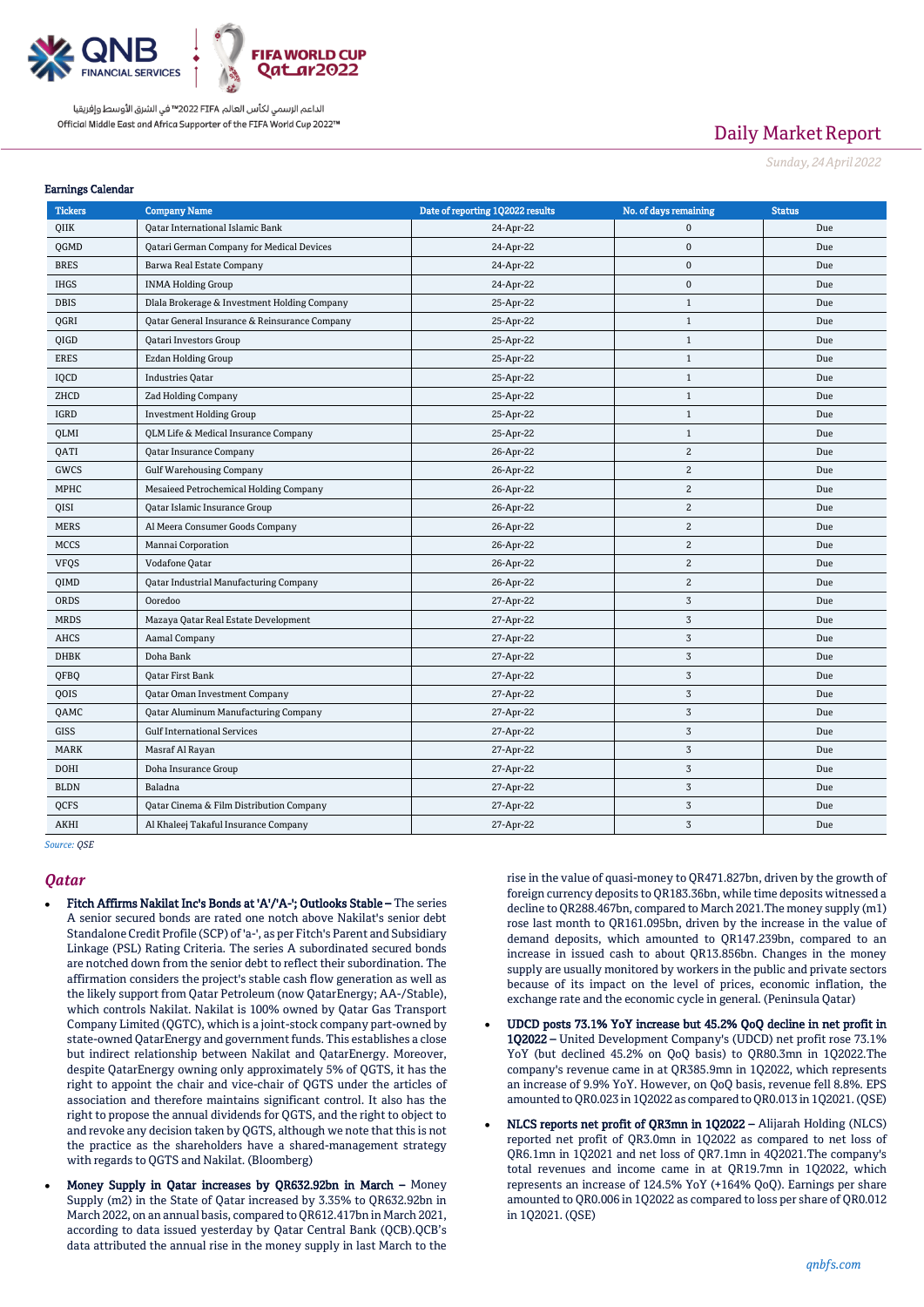

- Al Rayan Qatar ETF discloses its interim condensed financial statements for the three month period ended 31 March 2022 – Al Rayan Qatar ETF disclosed its interim condensed financial statement for the three-month period ended 31 March 2022. The statements showed that the net asset value as at 31 March 2022 amounted to QR647,801,368, representing QR2.9675 per unit. In addition, Al Rayan Qatar ETF is expected to pay dividends during the second quarter of 2022. (QSE)
- Al Faleh Educational Holding discloses the semi-annual financial statement of 2022 – Al Faleh Educational Holding disclosed the interim financial statement for the six-month period ending 28th February, 2022 . The financial statements revealed a net profit of QR4,215,905 in comparison to net profit QR8,085,596 for the same period of the previous year. The Earnings per share (EPS) amounted to QR0.018 as of 28th February, 2022 versus EPS QR0.034 for the same period in 2021. (QSE)
- Qatar Cinema & Film Distribution Co. to hold its investors relation conference call on May 08 to discuss the financial results – Qatar Cinema & Film Distribution Co. announced that the conference call with the Investors to discuss the financial results for the Quarter 1 2022 will be held on 08/05/2022 at 12:30 PM, Doha Time. (QSE)
- Qatar General Insurance & Reinsurance Co. announces the Ordinary and Extraordinary General Assembly Meetings for the year 2021 – Qatar General Insurance & Reinsurance Company is pleased to invite its shareholders to attend the company's Annual Ordinary and Extraordinary General Assembly Meetings for the year 2021, scheduled to be held consecutively virtually (through "Zoom" application) on Sunday 15 May 2022 at 06:30 PM. In case the required quorum is not met, the second meeting will be held on Thursday 19 May 2022 at the same time. In case the required quorum is not met for Extraordinary General Assembly Meeting, the third meeting will be held after one month of the date of second meeting and the date of third meeting will be appointed later. Registration to the General Assembly and Extraordinary General Assembly meetings for year 2021 in person (either self or by proxy) at Company's headquarter in area 4, Musheirib, Street 880, Building No. 23, starting from 05:00 PM till 06:00 PM, in case the required quorum is not met, the registration for second meeting will be at same time and place above. Agenda of the Ordinary General Assembly: 1) Hearing, Discussing and approving the Board of Director's Report on the Company's activities and its financial position for the financial year ended 31st December 2021 and the Company's future plan. 2) Hearing and approving the External Auditor's Report for the financial year ended 31st December 2021. 3) Discussing and approving the Company's Balance Sheet, Profit & Loss accounts for the financial year ended 31st December 2021. 4) Approving the Board of Director's proposal not to distribute dividends for the financial year ended 31st December 2021. 5) Discharging the Members of the Board from liability for the financial year ended 31st December 2021 and approving not distribute remuneration to the board members. 6) Discussing and adopting the Company's Corporate Governance Report for the year 2021. 7) Appointing the Company's external Auditors for the financial year 2022 and approving their fees. Agenda of the Extraordinary General Assembly: 1) To approve amending the Company's Article of Association, in alignment with Law No. (8) of 2021 amending some provisions of Commercial Companies law promulgated by Law No. (11) of 2015. 2) To authorize the Chairman of the Board of Directors or the Vice Chairman and/or the managing Director to complete the necessary procedures and approvals for the amendments of the Article of Association before all governmental entities. Notes: 1) Shareholders entitled to attend the meeting are the shareholders listed as per Qatar Central Securities Depository Registrar upon the closure of trading in Qatar Stock Exchange at the same day of the General Assembly Meeting. 2) Shareholders are requested to bring their ID cards and proxies (or Delegation letters in case of Companies' Representatives) one hour before the starting time of the meeting to ensure timely registration. 3) Should the shareholder be not able to attend in person, he may authorize another Company Shareholder to attend, via a proxy (which can be found at the Company's website www.qgirco.com and/or premises at Al-Asmakh Street). (QSE)
- Dlala Holding postpones its EGM meeting to April 27 Dlala Brokerage and Investment Holding Co. announced that due to non-legal quorum for

## Daily Market Report

*Sunday, 24April2022*

EGM on Wednesday20/04/2022, it has been decided to postpone the meeting to Wednesday 27/04/2022 at 9:30PM by Zoom. (QSE)

- Adding the bonus shares of Zad Holding Co. Qatar Central Securities Depository has deposited the bonus shares of Zad Holding Co, the new capital is (QR 273,731,766) and the new total shares is (273,731,766). The bonus shares will be available for trading starting from today, 24/04/2022. (QSE)
- Hotels, apartment's occupancy rises to 56% The hotel and hotel apartments in Qatar witnessed a robust performance with the overall occupancy rate being at 56% in February 2022. The hotels of all categories, ranging from five stars to two and one star, have seen rise in occupancy rates and revenue per available room, according to the Planning and Statistics Authority (PSA) data. The two and one-star hotels registered the highest occupancy rate in February 2022 due to the gradual easing of COVID-19 restrictions leading to the rise in hotel visitors and guests. The occupancy rate of two and one-star hotels surged to 97% in February from 78% in the same period last year. According to the report, the three-star hotel's occupancy rate rose to 96% in February 2022 from 82% in the same period in 2021. Similarly, the occupancy rate of four-star hotels jumped to 66% in February 2022. In case of five stars, the hotels' occupancy rates stood at 49% in the review period. (Peninsula Qatar)
- Construction sector rebounds on increased economic activity Qatar's constructions sector has registered healthy growth in the first quarter of this year as the economy gears up to host the biggest sporting event this year. The country witnessed the issuance of 2,444 building permits during the first quarter of this year, reflecting a rise of around 13% compared to the fourth quarter of 2021. During the fourth quarter of last year, which includes October, November and December, 2,159 building permits were issued according to the Planning and Statistics Authority. Building permits data assumes significance for measuring the economic expansion in an economy. The number of building permits issuance in the country is one of the important indicators of economic activity as it signals expansion or contraction in the construction sector. Industry experts keep a close tab on the trend in building permits as any increase in the issuance points to a recovery in the construction sector. In the first quarter, March saw the highest number of issuances of building permits during the first quarter. The number of building permits issued in March by municipalities in Qatar reached 988, data released by the Planning and Statistics Authority showed. February witnessed a dip as 697 building permits were issued during this month, the lowest value in the quarter. The number of building permits issued in January by municipalities in Qatar increased by 13% to 759, compared to the previous month. (Peninsula Qatar)
- 154 real estate deals generate QR1.4bn in first half of Ramadan As many as 154 property deals worth QR1.4bn were made in the first half of April — also the first half Ramadan — at an average of QR9.1mn per deal, Utopia Properties said in its latest report. The deals — struck between April 3 and April 14 — included 73 vacant plots worth QR474.1mn and 64 houses worth QR203.7mn. According to the "Utopia Index", the first half of April 2022 witnessed the execution of seven deals of residential buildings with a total value of QR46.5mn, three residential complexes worth QR561.5mn, three multi-purpose vacant plots worth QR60.15mn and three commercial buildings with a value of QR38.9mn. A palace worth QR20mn was also sold. (Qatar Tribune)
- *qnbfs.com* Industrial Production Index falls in Feb – The Industrial Production index (IPI), February 2022 reached to 88.3 points decreased by 20.2% compared to the previous month (January 2022), and by 11.1%, when compared to the corresponding month in 2021, according to data released by the Planning and Statistics Authority (PSA). The index of Mining sector showed a decrease by 23.2% compared to the previous month (January 2022), as a result of the decrease in the quantities of "crude oil petroleum and natural gas" by 23.2%, while "Other mining and quarrying" showed an increase by 9.6%. When compared to the corresponding month of the previous year (February 2021), the IPI of Mining decreased by 13.7%. The index of Manufacturing sector showed a decrease by 4.3% compared to the previous month (January 2022), The groups showed a decrease include: "Manufacture of refined petroleum products" by 6.9%, followed by "Manufacture of beverages" by 6.3%, "Manufacture of Cement and other non-metallic mineral products" by 6.0 percent, 'Printing and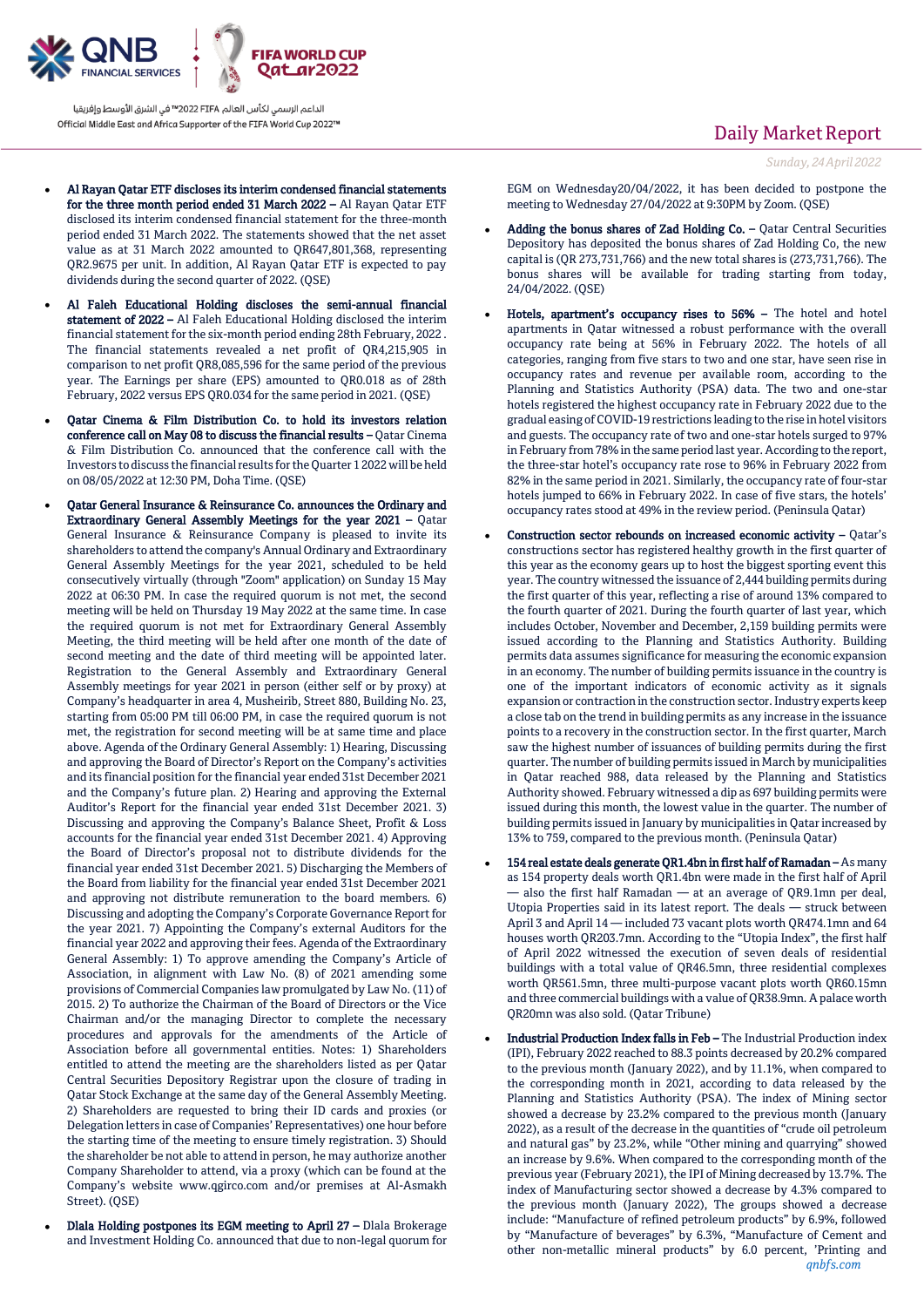

reproduction of recorded media'' by 5.8%, "Manufacture of food products" by 5.3%, "Manufacture of chemicals and chemical products" by 4.1%, "Manufacture of basic metals" by 1.8 percent, and "Manufacture of rubber and plastics products" by 0.9%. (Peninsula Qatar)

- World Cup puts Saudi-based property developer in 'sweet spot' for real estate investment in Qatar – A Saudi-based property developer has described Qatar as a "sweet spot" for investments, citing the 2022 FIFA World Cup as an opportune time to expand into the Qatari market. Yousef al-Shelash, chairman, Dar Al Arkan Real Estate Development Company, expressed confidence in the Qatari market, citing the country's rapid economic development. "We believe in the Qatari market, which is why we are bringing our business here. We also believe that we are in the 'sweet spot' considering that in a few months, Qatar will be hosting the 2022 FIFA World Cup, giving us a really good opportunity to expand in this country because we have been looking at this market for a long time," al-Shelash told Gulf Times. In March, al-Shelash signed an agreement with Qetaifan Projects managing director Sheikh Nasser bin Abdulrahman al-Thani during the exclusive unveiling of Les Vagues residences by ELIE SAAB. Qetaifan Projects and Dar Al Arkan launched the premium residential and lifestyle project on Qetaifan Island North marking Dar Al Arkan's first entry into Qatar with the aim of driving the development of the luxury property market and supporting the growth of Qatar's real-estate sector. In an earlier press statement, Qetaifan Projects noted that work on the development will start in the second quarter of this year and total sales are expected to reach over QR1bn. (Bloomberg)
- BusinessKorea: Korean shipbuilders anticipate big LNG carrier orders from Qatar – As Qatar Energy signed its first LNG carrier charter contract with Japan's MOL, anticipation is growing among Korean shipbuilders for big LNG carrier orders from Qatar, according to the BusinessKorea. Japan's MOL placed an order to build four LNG carriers with Hudong-Zhonghua Shipbuilding in China. The Japanese company will lease these carriers to Qatar Energy. It became the first company to sign a charter contract with Qatar Energy with regard to Qatar's LNG project. Qatar is the world's largest LNG producer and is in the process of dialing up LNG production at the Northfield gas field. The Middle East nation plans to expand its LNG production capacity from 77mn tons to 126 million tons by 2027. Qatar Energy signed slot contracts for building more than 100 LNG carriers with the three Korean shipbuilders -- Korea Shipbuilding & Offshore Engineering (KSOE), Samsung Heavy Industries, and Daewoo Shipbuilding & Marine Engineering (DSME) --in June 2020. A slot contract is signed to reserve a dockyard for new ship construction. The size of the slot contracts Qatar Energy signed with the three Korean shipbuilders amounted to 70bn Riyal (about 23.6tn Won). However, slot contracts are not official shipbuilding orders. The size of actual orders may decrease in the future. However, it is certain that Qatar Energy will award big orders to the three Korean shipbuilders, revitalizing the Korean shipbuilding industry. (Bloomberg)
- Qatar Tourism aims to attract key markets for major events Qatar Tourism aims to attract markets such as India and China for major events like the Doha Jewellery and Watches Exhibition (DJWE), which returns this year at the Doha Exhibition and Convention Centre from May 9 to 13, a senior official said. "The main tourists that come to Qatar are Indians and Saudis and they are our main target audiences," Sheikha Hessa al-Thani, head of Marketing and Planning department at Qatar Tourism told a recent roundtable discussion with media. Qatar Tourism is also expecting visitors from the GCC markets such as Kuwait and Saudi Arabia – where a campaign promoting DJWE 2022 went live on Thursday. The much-awaited 18th edition of DJWE's main campaign celebrity is Bollywood superstar Alia Bhatt, the official pointed out. The event, which brings together more than 500 brands from over 10 countries across 30,000sqm, will feature two pavilions: the Indian pavilion with 18 exhibitors and the Turkish pavilion with eight exhibitors. With a huge number of visitors expected to attend during the five-day event, Sheikha Hessa said the DJWE will follow all the Ministry of Public Health's Covid-19 precautionary measures. (Gulf Times)
- Iraq to sign gas deal with Qatar after Iranian supply shortages The Iraqi government has announced its intention to sign an agreement in May to import liquefied natural gas from Qatar. This move is a part of its

# Daily Market Report

#### *Sunday, 24April2022*

preparations to improve the energy supply in the summer, local media reported. In 2021 summer, Iraq faced a major crisis in the provision of electric power, due to its Iranian aide's failure to export the quantities of gas contracted with Iraq, to operate its electrical stations, which caused a wave of demonstrations and anger in a number of provinces. The Iraqi Electricity Minister Adel Karim said, "purchasing Qatari liquefied natural gas will help replace some of the gas that is currently being transported from Iran," according to Bloomberg. Kareem further adds, "Prices are high but we have no options. We need energy, we need the Qatari gas to fill in the shortage in the Iranian gas supplies." Global gas prices are witnessing sharp fluctuations since the war in Ukraine sparked concern in Iraq. Iraq ranks second after Saudi Arabia in oil production among members of the Organization of the Petroleum Exporting Countries (OPEC), may be able to secure supplies to buyers of crude oil worldwide, but at the same time, it needs to import gas to keep its lights lit. (Bloomberg)

- QDB investments in small, medium companies top QR100mn The direct investments supervised by Qatar Development Bank (QDB) in small and medium-sized companies exceeded QR100mn for the first time, bringing the total amount of direct and indirect investments in its portfolio to QR220mn, supporting nearly 100 companies providing highly skilled jobs and innovative services for various entities and companies in Qatar. QDB acting CEO Abdulrahman Hesham al-Sowaidi said the bank will continue to advance the level of progress in the venture capital sector in Qatar, and intensify its efforts in this aspect through investment products to develop and support a larger number of innovative companies in order to enhance their ability to expand regionally and globally. He added that the bank is aware of the importance of this type of investment for its role in achieving economic growth and providing high-skilled jobs in the private sector that support the goals of the Qatar National Vision 2030 in building a knowledge-based economy. The year 2021 witnessed a growth of 11% over the previous year in the capital invested by QDB in small and medium-sized companies where the Bank held the 4th edition of the Investment Forum (in which it launched the first investment platform of its kind in Qatar), during which 10 start-up companies presented their projects to investors, bringing the total initial deals during the forum to QR8mn. (Gulf Times)
- Qatari employees will be entitled to more rewards after 30 years of service – As Qatar continues to implement policies to ensure adequate provision for its workforce as they transition into retirement, the Director of the Retirement Department of the General Retirement and Social Insurance Authority (GRSIA), Khalifa Issa Al Khulaifi, has revealed that Qatari employees would are entitled to more rewards for every year after completing 30 years of service. Speaking to Qatar TV yesterday, Al Khulaifi explained that, "Apart from the end-of-service paid by the employer, the employee concerned having spent over 30 years will receive the end-of-service, and a reward from the Retirement Authority." The law takes effect after 6 months and applies to new retirees, he affirmed during the interview. (Peninsula Qatar)
- QA launches QVerse virtual reality and world's first MetaHuman Cabin Crew – Qatar Airways entered the metaverse by launching QVerse yesterday which is a novel virtual reality (VR) experience for visitors to the airline's website. Users of the www.qatarairways.com/QVerse website can now virtually tour and navigate the Premium Check-in area at Hamad International Airport (HIA), the cabin interior of the airline's aircraft, including the award-winning Business Class - Qsuite, and the Economy Class cabin, by using their own Personal Electronic Devices (PEDs). The national carrier of Qatar is also the first global airline to introduce a Meta-Human cabin crew offering a digital interactive customer experience. (Peninsula Qatar)
- QA launches voluntary carbon offset program Qatar Airways launched a voluntary carbon offset program for corporate customers which will enable corporate and trade clients to offset their own carbon emissions via a dedicated web portal at any time before or after a flight. The program allows its corporate clients to offset or reduce the carbon emissions associated with their business travel, and empowers them to make sustainable choices. With this, companies work towards their sustainability goals while they collaborate with the global airline to advance their carbon neutrality goals. Qatar Airways Group Chief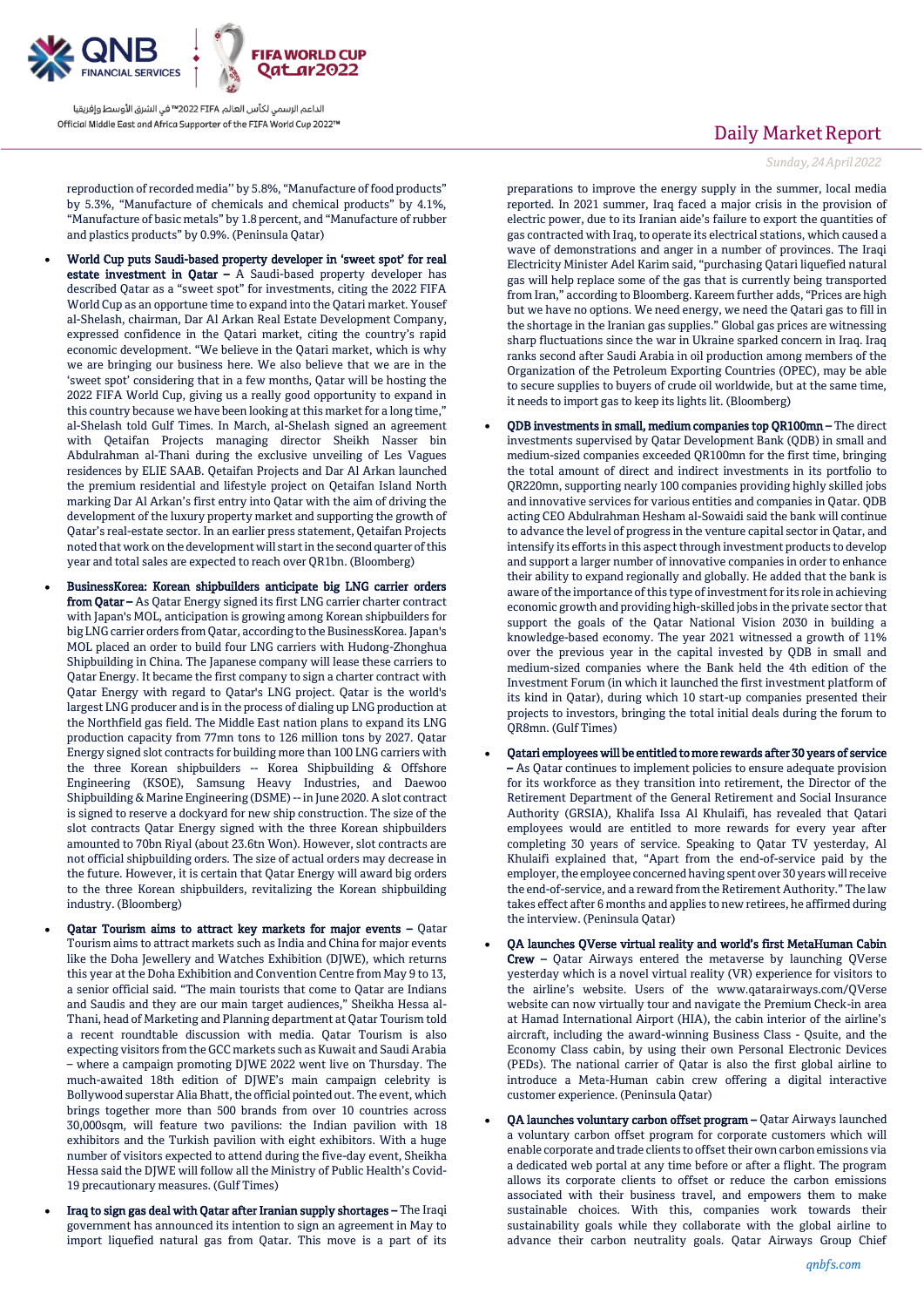

Executive, HE Akbar Al Baker said: "Building a long-term sustainable aviation industry requires coordinated efforts, and businesses play an important role in building more environmentally friendly and more sustainable air travel. We are happy to provide an opportunity for our corporate clients to voluntarily offset the carbon footprint of corporate trips through recognized projects that help both communities and the environment, and encourage them to make carbon offsetting part of their carbon management plan. This further supports the Qatar Airways Group's goal to strengthen our environmental sustainability efforts and enhances our leadership position in the aviation industry." (Peninsula Qatar)

#### *International*

- Yellen says US economy being 'resilient', no recession in sight US Treasury Secretary Janet Yellen on Friday said the US economy was proving "very resilient" in the face of a series of shocks, and she did not foresee it tipping into recession. "I don't expect a recession," Yellen told CNBC. She said inflation may have peaked in the United States, but cautioned that prices may remain elevated "for a while longer." (Reuters)
- US services sector activity eases in April US business activity slowed in April as soaring costs for raw materials, fuel and labor pushed input prices to a record high, according to a survey on Friday, which also showed an ebb in sentiment at the start of the second quarter. S&P Global said its flash US Composite PMI Output Index, which tracks the manufacturing and services sectors, fell to a reading of 55.1 this month from 57.7 in March. That reflected a moderation in activity in the vast services sector. A reading above 50 indicates growth in the private sector. "Many businesses continue to report a tailwind of pent up demand from the pandemic, but companies are also facing mounting challenges from rising inflation and the cost of living squeeze, as well as persistent supply chain delays and labor constraints," said Chris Williamson, chief business economist at S&P Global. The survey also showed businesses were passing on the higher cost burdens to consumers, with its measure of prices for goods and services produced by businesses hitting an all-time high. The record input and output prices suggest inflation could remain uncomfortably high, warranting aggressive monetary policy tightening from the Federal Reserve. The US central bank in March raised its policy interest rate by 25 basis points, the first rate hike in more than three years. Economists expect a half-percentage-point rate increase next month, and for the Fed to soon start trimming its asset holdings. Annual consumer prices increased in March at the fastest pace in more than 40 years. Inflation by all measures has overshot the Fed's 2% target. The flash composite input price index jumped to a reading of 80.5 this month from 77.1 in March, with price measures for both services and manufacturing industries increasing strongly. The price squeeze has been worsened by Russia's war against Ukraine, which has stalled the improvement in global supply chains. Lockdowns in China to contain a resurgence in COVID-19 cases is also adding to the pain. With price pressures mounting, business sentiment slipped to a six-month low in April. The ebb in sentiment was across the manufacturing and services industries. The survey's flash services sector PMI fell to a reading of 54.7 from 58.0 in March. Economists had forecast an unchanged reading this month for the services sector, which makes up more than two-thirds of US economic activity. Its flash manufacturing PMI climbed to a seven-month high of 59.7 from 58.8 in March. Economists polled by Reuters had forecast the index for the sector, which accounts for 12% of the economy, dipping to 58.2. Manufacturers also hired more workers at the quickest rate since July 2021. But many firms noted that "hiring needed to increase further to satisfy incoming new work." (Reuters)
- US weekly jobless claims fall, unemployment rolls smallest in 52 years The number of Americans filing new claims for unemployment benefits fell moderately last week, still suggesting that April was another month of strong job growth. The report from the Labor Department on Thursday also showed unemployment rolls shrinking to the lowest level in 52 years in the first week of April, reinforcing the tightening labor market conditions. An acute shortage of workers is keeping layoffs low, helping to fuel inflation, and forcing the Federal Reserve to adopt a restrictive monetary policy stance. The US central bank faces a tricky balancing act of slowing demand without plunging the economy into recession. So far,

## Daily Market Report

#### *Sunday, 24April2022*

households continue to spend and businesses are hungry for workers to meet consumer demand. But trouble could be brewing, with other data on Thursday showing a measure of future business activity in the mid-Atlantic region tumbling in April to a level last seen 14 years ago, when the economy was in the throes of the Great Recession. "Economic growth may eventually hit a wall without more workers for companies to hire, but not today," said Christopher Rupkey, chief economist at FWDBONDS in New York. "Jobless claims at near-record lows mean worker wages will continue to go up and up, guaranteeing that inflation remains more persistent and at more worrisome levels for longer than Fed officials believe." Initial claims for state unemployment benefits declined 2,000 to a seasonally adjusted 184,000 for the week ended April 16. Economists polled by Reuters had forecasted 180,000 applications for the latest week. Claims plunged to a more than 53-year low of 166,000 during the week ending March 19. There is probably limited scope for further declines. Last week, applications tumbled by 7,656 in Missouri. There were also substantial declines in Ohio, Texas, New York and Michigan, which offset increases in Connecticut and California. The Fed in March raised its policy interest rate by 25 basis points, the first rate hike in more than three years. Economists expect a half-percentage-point rate increase next month, and for the US central bank to soon start trimming its asset holdings. Claims, which have dropped from a record high of 6.137mn in early April 2020, will be closely watched for signs of whether rising borrowing costs are curbing demand. Stocks on Wall Street were higher. The dollar slipped against a basket of currencies. US Treasury prices fell. (Reuters)

- UK economy stumbles as consumers, firms brace for downturn Britain's economy is losing steam as households face a tightening cost-of-living squeeze, according to data published on Friday which showed sliding retail sales and consumer confidence approaching all-time lows. The pound slid by more than a cent to fall below \$1.29 for the first time since November 2020 after official data and surveys of consumers and businesses pointed a sharp growth slowdown, or worse, in the coming months. A closely watched gauge of business activity from S&P Global showed growth slowed by more than expected this month as companies grappled with surging costs and became much gloomier about the outlook. Official data showed retail sales volumes slid by 1.4% in March from February, a worse reading than any economist forecast in a Reuters poll. Earlier on Friday, market research firm GfK said consumer confidence slumped this month to close to its lowest level since records began nearly 50 years ago. Overall, the data underscored growing concern at the Bank of England about the opposing challenges of weakening demand and inflation at a 30-year high of 7% and likely to rise further beyond the central bank's 2% target. Governor Andrew Bailey said on Thursday the BoE was walking a tight line between tackling inflation and avoiding recession, a challenge facing other major central banks around the world. "Whether the UK heads into a recession is still an open question," said ING economist James Smith, who highlighted the potential for savings that many households built up during the coronavirus pandemic to continue driving growth. "The jury's out, but we think the Bank of England is more likely to hike interest rates once or twice more, before pressing the pause button over the summer." The S&P Global Composite Purchasing Managers' Index fell in April 57.6 from 60.9. While still comfortably above the 50 threshold for growth, economists polled by Reuters had mostly expected a smaller fall to 59.0. Consumer-facing businesses will likely face a tough time in the months ahead, with GfK's gauge of households' confidence about their finances in the future slumping to a record low. The Office for National Statistics said food and petrol sales fell sharply last month and it cited rising prices as possible explanations for the falls. Online retail sales also declined. Retail sales volumes are 2.2% above their level in February 2020 but they are a long way behind where they would have been if growth had continued along its pre-pandemic trend, Keith Church, an economist from risk consultancy 4most, said. (Reuters)
- S&P affirms UK's sovereign credit rating at 'AA/A-1+' Ratings agency S&P Global affirmed the United Kingdom's sovereign credit rating at "AA/A-1+" on Friday, saying high income levels and its large, diversified economy and financial sector support growth. "The ratings could come under pressure if economic growth is significantly weaker than we anticipate, challenging fiscal consolidation", S&P said in its statement, citing the fallout from Russia's invasion of Ukraine as a possible risk. The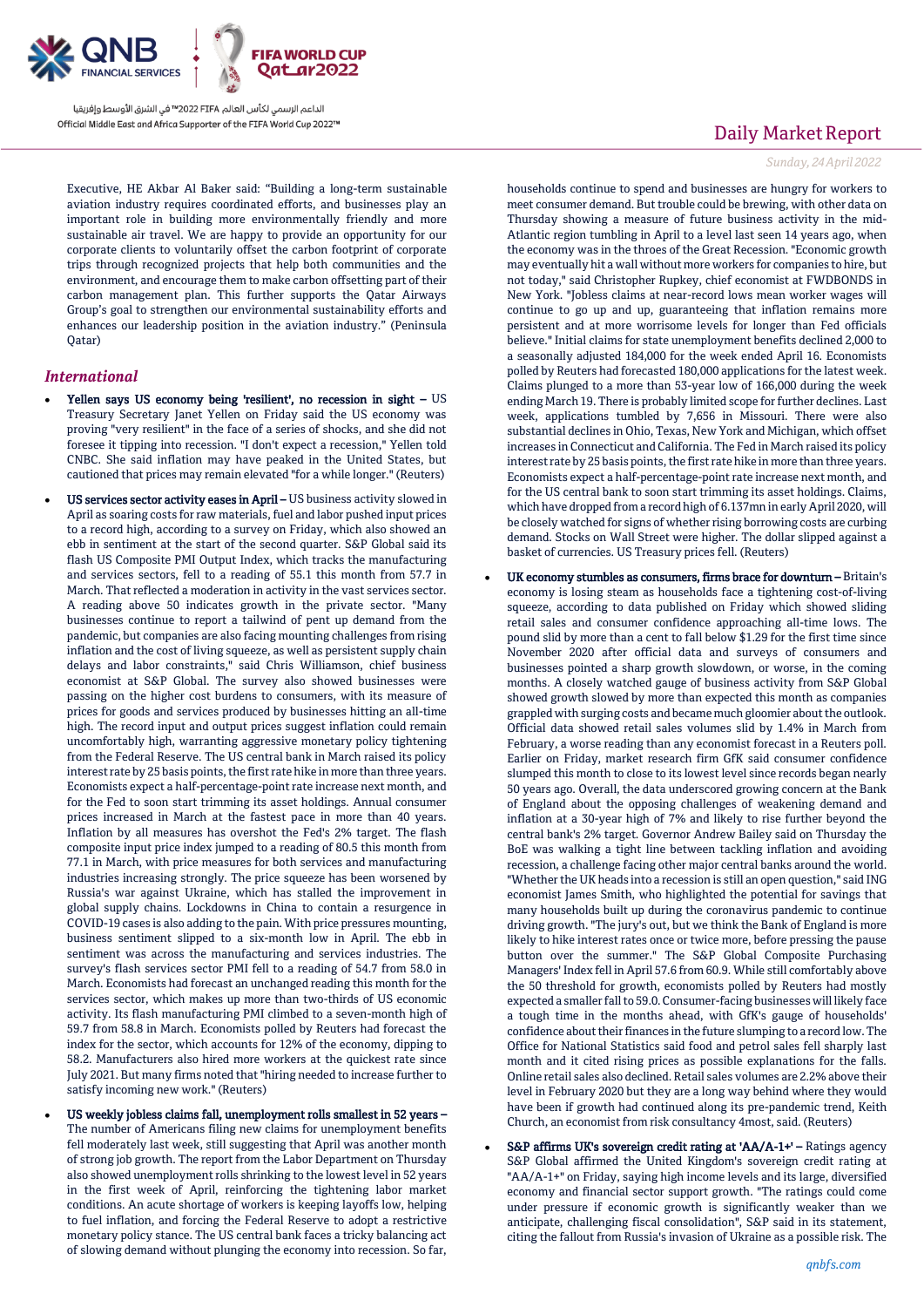

agency maintained its outlook on the country's sovereign debt at "stable". (Reuters)

- GfK: UK consumer morale plunges near all-time low in April British consumer sentiment tumbled in April to its second-lowest reading since records began nearly 50 years ago, as the worsening cost-of-living crisis hurt households' confidence in the economy and their personal finances. Market research firm GfK said on Friday its consumer confidence index fell to -38 from -31 in March, within a whisker of an all-time low hit in July 2008, in the midst of the global financial crisis. Only one economist had forecast such a drop in a Reuters poll that had pointed to a reading of -33. Stretches of readings of -30 and below have presaged recession on four out of five occasions since the survey started in 1974. With consumer price inflation surging to a new 30-year high of 7% in March and likely to rise further, GfK's gauge of confidence in the future health of financial confidence slumped to a level never seen before. The survey underscored growing concern among some Bank of England officials about weakening demand in the economy, even though inflation is far above its 2% target. GfK reported a sharp decrease in consumers' intentions to make major purchases. A separate survey from accountants KPMG showed around a third of consumers had cut back on spending this year. "This is dire news for consumer confidence and with little prospect of any economic relief on the horizon we can only forecast further falls in the index for the year ahead," Joe Staton, client strategy director at GfK, said. Last month Britain's government watchdog said consumer price inflation rate was heading for 9% later this year, as it predicted living standards in 2022 would fall by the most since at least the 1950s. The BoE has raised its benchmark Bank Rate three times since December and financial markets expect it to increase it again to 1.0% in May, even as the economy heads into a slowdown. The survey's gauge of confidence in the economy fell to within a point of the record low struck in April 2020, when the first COVID-19 lockdown brought much of Britain's economy to sudden halt. A closely watched business survey from S&P Global, due at 0830 GMT, will provide more clues on whether the collapse in consumer confidence is starting to hurt business activity. (Reuters)
	- Bailey: BoE walks tightrope between inflation and recession Bank of England Governor Andrew Bailey said on Thursday the British central bank was walking a tight line between tackling inflation and avoiding recession, with the strength of the labor market a key question right now. The BoE last month softened its language on the need for more interest rate increases as rate-setters stressed downside risks to the economy, in addition to existing worries about inflation becoming embedded in expectations. "We are now walking a very tight line between tackling inflation and the output effects of the real income shock, and the risk that that could create a recession and pushes too far down in terms of inflation," Bailey said at an event organized by the Peterson Institute for International Economics in Washington. Earlier on Thursday, BoE ratesetter Catherine Mann placed a greater emphasis on the need to prevent inflation expectations becoming embedded and said borrowing costs would probably have to rise further. Consumer price inflation hit 7% in March and last month the government's budget watchdog predicted it will peak at nearly 9% later this year - several times the BoE's 2% target. Bailey said he rejected any commentary that inflation targeting had failed. "What it's now going through is its most severe test since it was created 20 to 25 years ago. So more than ever we need it," Bailey said. The BoE has raised interest rates three times since December, more than any other big central bank, and markets expect it do so again at its next meeting in May. Bailey said a key question was whether the labor market would slow down. Official data last week showed Britain's unemployment rate fell recently to its joint lowest in almost 50 years, but earnings shrank by the most since 2013 in February when adjusted for surging inflation. British businesses were experiencing widespread recruitment problems, Bailey said. "We have to ask ourselves the question, well: is that going to cause the labor market to be stronger for longer, notwithstanding a decline in growth? Because there may well come a point where people decide they're going to hoard labor." (Reuters)
	- BoE's Mann sees risk of UK inflation ratcheting higher Bank of England interest rate-setter Catherine Mann said on Thursday that borrowing costs would probably have to rise further as consumer demand is unlikely to fall soon enough to stop businesses from pushing through price

## Daily Market Report

#### *Sunday, 24April2022*

increases. Mann was part of a minority of BoE policymakers who voted for a half-percentage point increase in interest rates in February, because of a concern about rising inflation expectations. She voted for a quarterpoint rate hike in March. "The domestic inflation ratchet ... has been my central concern," Mann, one of nine Monetary Policy Committee members, said in a speech. "We want to avoid inflation getting out of control. And it may mean that interest rates go up a little bit," she added in a later question-and-answer session. In the past, central bankers assumed they could largely ignore a one-off inflationary shock, such as a spike in oil prices, Mann said. But Britain had faced a series of shocks in recent years - starting with a fall in sterling because of the 2016 Brexit vote, followed by COVID-19 supply-chain bottlenecks and now the surge in energy prices, intensified by the war in Ukraine. The BoE needed to push back against any assumption by firms that this was a normal state of affairs, Mann said. "Monetary policy needs to keep inflation expectations anchored; by doing so now, less tightening will be required later, when demand may still be weak." BoE interest rates currently stand at 0.75%, and financial markets expect them to reach 2.25% by the end of the year, though many economists think the rise will be less. British inflation hit a 30-year high of 7% in March, and the BoE last month warned that the bigger-than-expected pick-up in prices would squeeze economic growth later this year. However, Mann said it was not obvious to her that this fall in consumer demand would come soon enough to prompt businesses to rein in upcoming price rises. "Tracking these price expectations and forecast revisions is of paramount importance since inflation ultimately is due to firms systematically able to raise their prices," she said. Moreover, the structure of British regulated energy prices - which makes a further rise in power tariffs highly likely in October - would extend the period of high inflation. On Tuesday the International Monetary Fund forecast Britain would have the highest inflation of any major advanced economy next year, as well the slowest growth. Mann did not want to comment on the chance of a recession while the central bank was in the middle of updating forecasts for its May meeting, but said there were already some characteristics of stagflation. (Reuters)

- Shanghai's economy slows as COVID deals blow to industry, retail The economy of Shanghai, China's most populous city, slowed in the first quarter from the end of 2021, hurt by rare declines in industrial output and retail sales that were hammered by the country's most serious COVID outbreak. Shanghai's gross domestic product (GDP) grew 3.1% in the first quarter from a year earlier, the local statistics bureau said on Saturday, significantly less than the 4.8% growth in the national GDP during the same period announced earlier. In 2021, Shanghai's GDP rose 8.1%. "In January-February, the city's economic operation was stable, but due to the impact of the COVID outbreak in March, the first quarter was marked by stability followed by a decline," the city's statistics bureau said in a statement. Shanghai started reporting COVID cases in the latest outbreak in early March, with authorities declaring a lockdown of the entire city of 25mn people in early April when infections escalated. The economic slowdown in Shanghai, which did not publish GDP data for the fourth quarter of 2021, is widely expected to have worsened in April. Its GDP contracted 6.7% in January-March 2020 when the new coronavirus first emerged. Output of Shanghai's vast industrial sector plunged 7.5% yearon-year in March after stringent lockdown measures halted some production, a city official said on Friday. For January-March, industrial production grew 4.8% from a year earlier, the Saturday data showed. Shanghai's first-quarter retail sales, a key gauge of consumption, fell 3.8% year-on-year, swinging from 3.7% growth in the first two months. In March alone, retail sales nosedived by 18.9%. In the first quarter, the city's consumer prices rose 1.8% from a year earlier, with prices in January-February up 1.6% year-on-year and accelerating in March to a 2.2% clip. The higher consumer inflation came as Shanghai residents complained about food and basic supplies during the lockdown, with some saying prices of vegetables had gone up by five to 10 times of levels before the outbreak. Job creation also slowed, with Shanghai reporting 192,600 new jobs in the first quarter, a drop of 26,200 from the year-earlier quarter. (Reuters)
- IMF's Georgieva: China committed to joining Zambia creditor committee – China has committed to joining Zambia's creditor committee, International Monetary Fund managing director Kristalina Georgieva said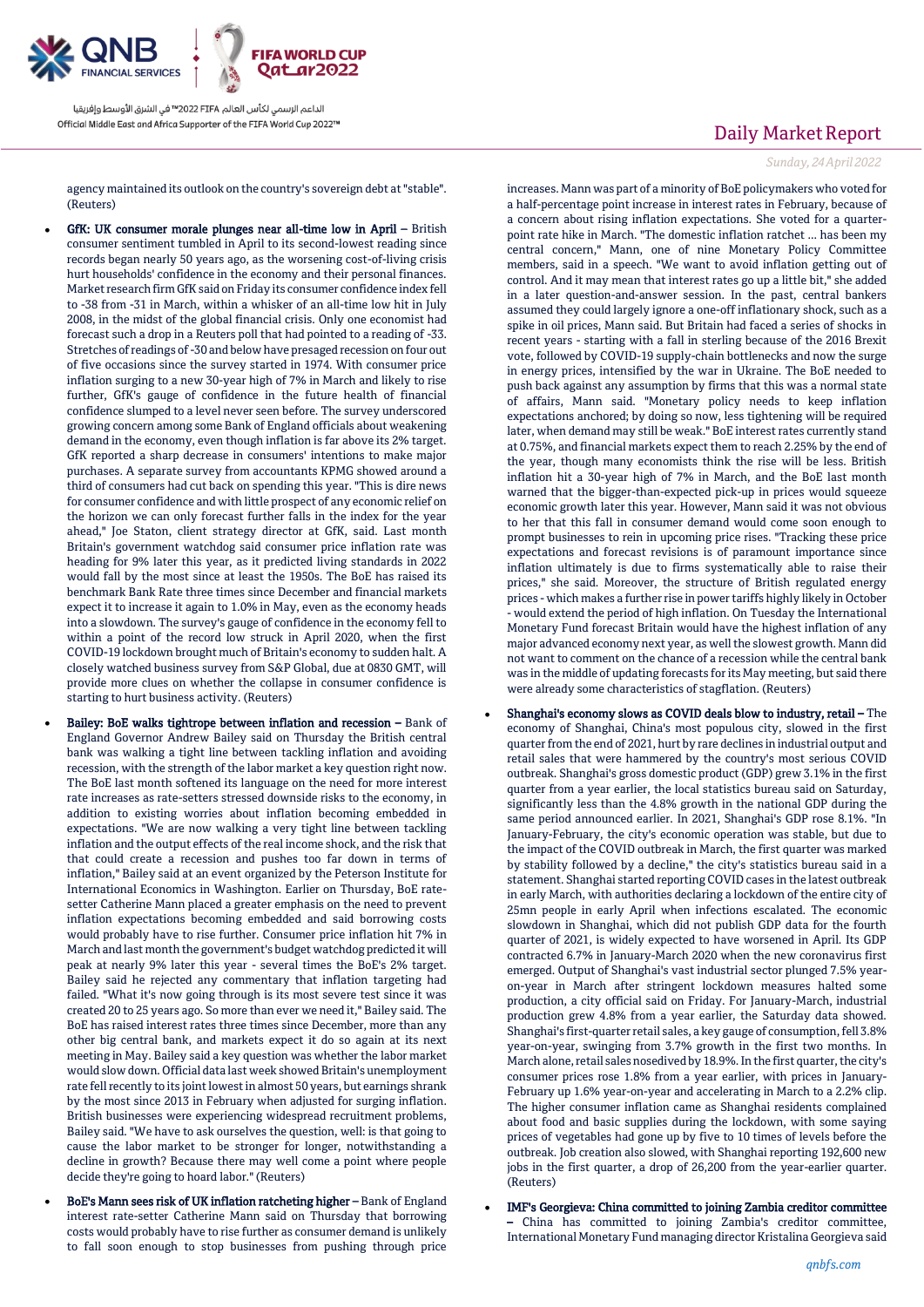

on Thursday, amid complaints from Zambia's finance minister about delays to its debt restructuring. People's Bank of China governor Yi Gang said that China intended to co-chair the committee, two sources with knowledge of the International Monetary and Finance Committee meeting told Reuters. Zambia became the first pandemic-era default in 2020 and is buckling under a debt burden of almost \$32bn, around 120% of GDP. "We were very pleased to hear from Governor Yi Gang... a very specific commitment to join the creditor committee on Zambia and work expeditiously for debt resolution," said Georgieva at the International Monetary Fund (IMF) Spring Meetings. She added that he had also committed to the Common Framework debt restructuring process, launched by the Group of 20 (G20) leading economies in 2020 in response to the coronavirus pandemic. Zambia's finance minister Situmbeko Musokotwane said at public events on Thursday that the debt restructuring process had "stalled" and that the Zambian team had "come here to complain". An IMF spokesperson said that they did not have any more details of Yi's statement, noting that it was at a closed door meeting. "This augurs well, for coordination, in resolving debt for various African countries," Zimbabwe's finance minister Mthuli Ncube tweeted of the Chinese position. (Reuters)

- Foreign-exchange regulator: China capable of adapting to US Fed policy changes – China is capable of adapting to policy changes from the US Federal Reserve and authorities expect uncertainties abroad to have a smaller impact on the Chinese currency, the foreign exchange regulator said on Friday. Wang Chunying, spokesperson of the State Administration of Foreign Exchange (SAFE), cited a range of factors for her upbeat assessment, including the strength in the Chinese economy, an expected current account surplus, continued foreign investment and an optimized foreign debt structure. "Of course, the foreign exchange regulator will also... closely monitor the pace of the monetary policy changes by the US Fed and their spillover impact, evaluate the operations of our country's foreign exchange market in real time and effectively maintain market stability," said Wang. A more hawkish US Federal Reserve, the vanishing Chinese yield advantage and rising concerns over domestic economic growth have dragged the yuan, or renminbi, to sevenmonth lows, with analysts expecting more downward pressure on the currency in coming months. However, Wang expects the yuan to stay basically stable at reasonably balanced levels, adding that the recent volatility was mostly due to impact from global market fluctuations and changes in supply and demand. "China has been able to implement a normal monetary policy and its financial system is relatively stable and independent. Uncertainties from abroad would have a smaller impact on the yuan exchange rate," Wang added. She also expects foreign investment in Chinese securities to stabilize. Chinese stocks have been hovering at their lowest level in two years, as strict COVID-19 lockdowns paralyzed economic activity in many big cities, even as authorities vowed to provide more help to hard-hit firms. (Reuters)
- Japan March consumer prices rise at fastest pace in over 2 years Japan's core consumer prices rose at the fastest pace in more than two years in March, raising worries higher energy and food costs could increasingly take a toll on households' purchasing power. The core consumer price index (CPI), which excludes volatile fresh food prices but includes fuel and broader energy costs, jumped 0.8% in March from a year earlier, government data showed on Friday. The pace indicates the core CPI could near the Bank of Japan's (BOJ) 2% target in April as the impact of mobile phone fee cuts from that month last year fades from yearly comparisons. Mobile phone fees pulled overall CPI down 1.42 percentage point in March, which a government official said would likely disappear from the year-onyear estimates in steps, especially in April, August and October. "Around one percentage point will likely disappear in the April result, but it's not likely it will drop out completely," the official said, adding that he could not say what the chance was that year-on-year core CPI may exceed 2% in April. The price data will be among factors the BOJ will scrutinize at its next two-day rate review, which is scheduled to end on Thursday, where it is likely to raise its inflation forecast for this fiscal year to near 2%. Core consumer price inflation has posted a year-on-year increase every month since September. March's increase marked the fastest year-on-year rise since January 2020. "Real incomes will be pushed down when prices go up so it's likely to impact the economy that way," said Takumi Tsunoda,

## Daily Market Report

#### *Sunday, 24April2022*

senior economist at Shinkin Central Bank Research. "When prices of food, fuel and other essentials rise it doesn't have a good impact on consumer sentiment. It will likely lead to a desire to save on spending in other areas." Energy prices rose by 20.8% in March compared to the same month last year, their sharpest year-on-year gain in over four decades. Food prices excluding those of fresh food were up 2.0% year-on-year in March, the biggest rise in a single month since December 2015. Overall, however, the rate of price increases in Japan has remained modest compared with much sharper gains in the United States and other advanced economies, as sluggish wage growth in Japan discourages firms from hiking prices much. The BOJ has stuck to its massive monetary stimulus as it seeks to have inflation stably hit its 2% target on the back of strong wage growth, despite worries that a weakening yen is driving up import costs of food and energy. (Reuters)

 Japan agrees \$21bn extra budget to tackle rising living costs – Japan's ruling coalition on Thursday agreed a supplementary budget to support lower-income households and small firms, signaling more spending for the heavily indebted nation as it battles inflationary pressures for the first time in decades. In a first phase, Prime Minister Fumio Kishida's Liberal Democratic Party-led (LDP) government aims to set out on Tuesday relief measures worth 1.5tn Yen (\$11.7bn). They will include one-off 50,000 yen cash payouts per child for low-income families and expanding subsidies to fuel wholesalers, a preliminary document seen by Reuters showed. The governing coalition, which faces upper house elections penciled in for July 10 as the economy flags and voters struggle to cope with soaring energy costs, also aims to ensure stable supplies of oil and basic foods, according to the draft. News of the extra budget - whose total value Keiichi Ishii, secretary general of the LDP's smaller ally, the Komeito party, estimated at 2.7tn Yen (\$21bn) - was unexpected. Part of it will be used for emergency measures and the rest set aside to offset the impact of surging costs of fuel and other products. More than 1tn yen will be earmarked for maintaining the current fuel subsidy scheme from June to September, the draft showed. The package is expected to be submitted to parliament for approval in May. The current legislative session is scheduled to end in June. Komeito's Ishii said his party endorsed the timetable. Toru Suehiro, senior economist at Daiwa Securities, said the LDP had probably been pressured by Komeito to draw up a supplementary budget rather than taking funds from the country's contingency reserve. Suehiro said Thursday's news also reflected a preference for using fiscal tools to alleviate households' burdens rather than tweaking monetary policy or intervening in the currency market to prop up a yen that is trading at close to 20-year-lows against the dollar. Covering the extra stimulus might involve additional bond issues, which would further enlarge the industrial world's heaviest public debt burden, which stands at more than twice annual economic output. Japan entered a long period of close-to-zero inflation in the early 1990s that determined the way policymakers managed its economy for decades. Driven by the war in Ukraine and already surging fuel costs, inflation pressures are now building. While core CPI remained low at just 0.6% year on year in February, energy costs rose 20.5% in that month while wholesale inflation reached 9.5% in March. (Reuters)

#### *Regional*

- GCC, Sweden discuss bilateral cooperation The Assistant Secretary for Political Affairs and Negotiations in the Gulf Cooperation Council (GCC) for Arab States Dr. Abdulaziz Hamad Al-Owaishek, received (Thursday) the Special Envoy of the Minister of Foreign Affairs of the Kingdom of Sweden to Yemen, Peter Semneby. During the meeting, they discussed ways of cooperation between the two sides, the humanitarian, economic and development situation in Yemen, and the outcomes of Yemeni consultations that were hosted by the GCC General Secretariat. They also discussed the latest developments in the region and a number of issues of common interest. (Bloomberg)
- Yaap to drive organic growth in UAE, GCC Yaap, a new-age, specialized content and influencer marketing firm, plans to continue on its growth trajectory while aiming for rapid expansion in the region through acquisitions in the UAE and Saudi Arabia in the digital marketing and content space, said Atul Hegde, founder of Yaap. The firm will drive organic growth in the UAE and GCC markets with influencer marketing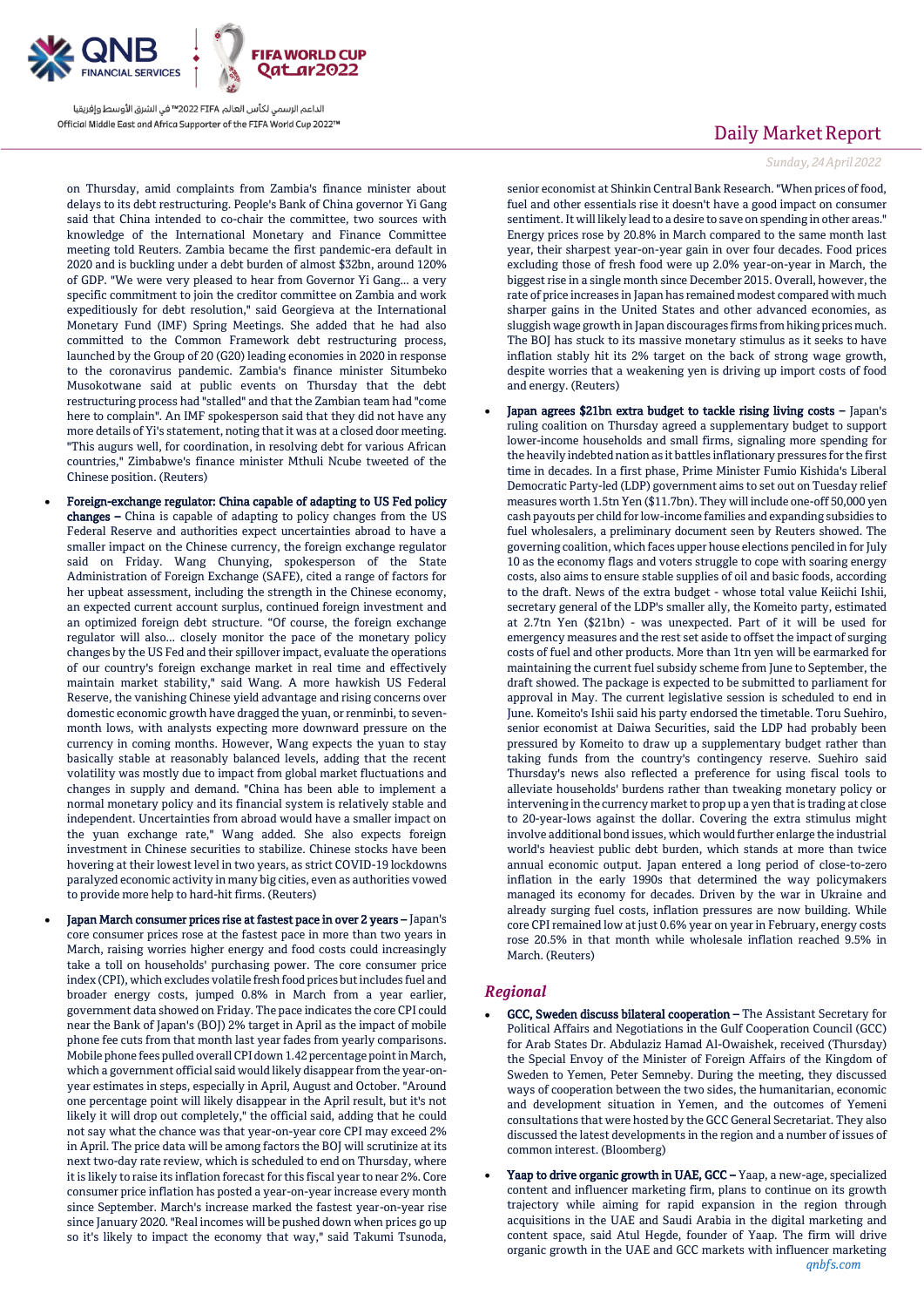

and a Web 3.0 suite of services. The brand has a presence across the Middle East, India and Singapore, and has worked with the likes of Visit Dubai, Bayut, Sadia, Fitbit ME, and Disney Games. Hegde said, "Yaap has had a strong presence in the region owing to our data, technology, and content approach — be it from launching the first influencer marketing industry report of the region to hosting some of the largest influencer marketing and content-led campaigns in the region. Yaap, keeping with its trend of being ahead of the curve, is now in the process of making strides into the next generation of technology: Web 3.0 and the metaverse. Yaap has been investing resources into building the infrastructure, technology, and know-how to be ready for the Web 3.0 boom that is on the horizon. Yaap will soon be introducing these new technologies to the UAE and GCC markets, offering a whole new suite of services and becoming one of the first companies to be paving the way for them." (Bloomberg)

- Pandemic health requirements still putting Gulf residents off flying COVID-19 health-related requirements continue to put Gulf residents off flying, with nearly half of those surveyed (46%) saying the requirements have dissuaded them from air travel in 2022. This compares with one third of Americans or 32%, 40% of Italians, and 40% of British people, who said they will not fly because of the requirements in 2022, according to a YouGov survey. Speaking ahead of Saudi Arabia's Future Aviation Forum, which will take place in Riyadh next month, the country's Minister of Transport and Logistics, Saleh bin Nasser Al-Jasser said: "There is a clear need for countries to work together to harmonize health requirements for passengers. "For the global aviation sector to make a full and speedy recovery, it is essential that we improve clarity around current requirements and build confidence in the sector's ability to handle future public health crises." The percentages of those who will fly this year have improved on last year, when 68 %in the Gulf said they did not fly because of the requirements, compared with 46% in the USA, 61% in Italy, and 65% in the UK. Around a third of people in every country surveyed said the problem with the health requirements was lack of clarity. (Zawya)
- Top firms vying for 603-km-long Saudi pipeline project A total of 22 leading utility developers are in the race for the Jubail-Buraydah Independent Water Transmission pipeline project in Saudi Arabia, which on completion, will have a 650,000 cum per day transmission capacity. Announcing the list of pre-qualified bidders, the Saudi Water Partnership Company (SWPC) said it includes top international players such as Spanish infrastructure major Cobra Instalaciones y Servicios; Japan's Marubeni Corporation; Italy's Sicim; Hong Kong's CNIC Corporation as well as Chinese groups - Gezhouba Group Overseas Investment Company; Harbour Engineering Company; Railway Construction Corporation and State Construction Engineering Corporation and Norinco. In addition to these, there are a few regional firms in the fray including Abu Dhabi National Energy Company (Taqa); Kuwait's Gulf Investment Corporation and Bahrain-based energy investment company Lamar Holding. SWPC said that in December last year, a total of 32 companies had expressed their interest in the project, of which 14 were Saudi firms. The big local firms which have now been prequalified are Abdul Aziz Al Ajlan Sons; Abdullah Ibrahim Al Sayegh & Sons; AliShar Contracting Company; Alkhorayef Water & Power Technologies; Al Sharif Group; Bin Omairah Contracting; Mowah; Mutlaq Al Ghowairi; Nesma and Vision International Invest Company. (Zawya)
- Uber's Mideast unit says it's in talks with Saudi to ease ride-hailing restrictions – Uber Technologies Inc's subsidiary in the Middle East, Careem, says it is in talks with authorities in Saudi Arabia to ease restrictions, including those that have limited driver numbers and led to long waits for rides. The oil-rich kingdom in recent years has restricted driver jobs on ride-hailing platforms to citizens, while also limiting the types of cars that can be used, introducing new fees and hitting the companies with large retroactive tax bills. Careem Chief Executive Mudassir Sheikha said that, due to the changes there, the Dubaiheadquartered firm could not attract enough drivers to meet demand in the kingdom but he was confident a solution would be found relatively soon. "We are in very collaborative discussions ... to see how we can loosen up some of those constraints in order for us to get the right amount of supply on board," he told press on Thursday. Easing of rules on who could drive on the platform, on the types of cars that could be used and on

## Daily Market Report

pricing and taxes were all being discussed with authorities in the kingdom, he said. (Zawya)

- Saudi minister, US Secretary of the Treasury virtually discuss bilateral economic ties – Minister of Finance, Mohammed bin Abdullah Al-Jadaan met virtually yesterday (Wednesday) with US Secretary of the Treasury Janet Yellen, on the sidelines of the Spring Meetings of the International Monetary Fund and the World Bank and the meeting of finance ministers and central bank governors of the G20 under the Indonesian presidency. During the virtual meeting, Al-Jadaan and Yellen discussed bilateral economic relationships between the Kingdom of Saudi Arabia and the United States of America, as well as the most prominent economic aspects resulting from geopolitical developments and the pandemic of coronavirus (Covid-19) to meet the growing challenges and sustain the global economic recovery. (QSE)
- UAE: Compliance on tax regulations rises in Q1 In its second meeting of the year, the Board of Directors of the Federal Tax Authority (FTA) – chaired by HH. Sheikh Maktoum bin Mohammed bin Rashid Al Maktoum, Deputy Ruler of Dubai, Deputy Prime Minister, Minister of Finance, and Chairman of the FTA Board of Directors – adopted the FTA's financial statements for 2021. The Board reviewed a report that outlines the FTA's accomplishments over the last year and the first quarter of 2022, documents the progress made on existing projects, and lists statistics regarding Value Added Tax (VAT), Excise Tax, Tax Returns, tax payments, and refund requests that have already been processed. Compliance with tax regulations continued to grow across the UAE, and the number of VAT registrants grew to 367,157 at the end of the first quarter of 2022 compared to 358,468 in 2021 marking an increase of 2.42% within three months. Meanwhile, the number of Excise Tax registrants reached 1,398 compared to 1,357 last year with an increase of 3.02%. Also, the number of Tax Agents has increased to 446 compared to 433 with an increase of 3%. (Zawya)
- Dubai unemployment rate at just 0.5% as population crosses 3.5mn mark – Dubai's population has crossed the 3.5mn mark in April, according to Dubai Statistics Centre's latest data. Data showed the Emirate's population has increased by over 100,000 since 2020, despite the outbreak of the Covid-19 pandemic. The increase in the Emirate's population is attributed to an influx of foreigners, especially the high net worth individuals, after the successful handling of the Covid-19 pandemic. As a result of strong economic recovery, private companies in humanintensive sectors such as retail, hospitality, aviation, tourism and real estate have also been increasing their headcount, resulting in an increase in population. The Emirates' total population, according to Dubai Statistics Centre, stood at 3.478mn at the end of 2021, 3.411mn in 2020 and 3.355mn at the end of 2019. Females accounted for 1.07mn, while males accounted for 2.4mn of the total population at the end of last year. The population of the region's finance and trade hub has been consistently increasing since 1975 when the local population stood at just 183,187. Interestingly, the Emirate's population didn't result in a decline even during the global financial crisis of 2008 and the Covid-19 pandemic. (Zawya)
- UAE: 80% of residents willing to cancel ties with brands not taking sustainability seriously – People in the UAE are demanding more progress on sustainability and social efforts with 80% of them willing to cancel their relationship with a brand that does not take sustainability and social initiatives seriously, according to a new survey released on Wednesday. According to a new study by Oracle and Pamela Rucker, CIO Advisor and Instructor for Harvard Professional Development, around 81% of UAE respondents said they would even leave their current company to work for a brand that places a greater focus on these efforts. The survey found that local businesses need to prioritize sustainability and social issues and rethink how they use technology to make an impact – or risk facing major consequences. As many as 99% of people in the Emirates want to make progress on sustainability and social factors to establish healthier ways of living. Around 97% of people said if firms can clearly demonstrate the progress they are making on environmental and social issues, they would be more willing to pay a premium for their products and services while 92% would invest in those companies and 95% would work for them. (Zawya)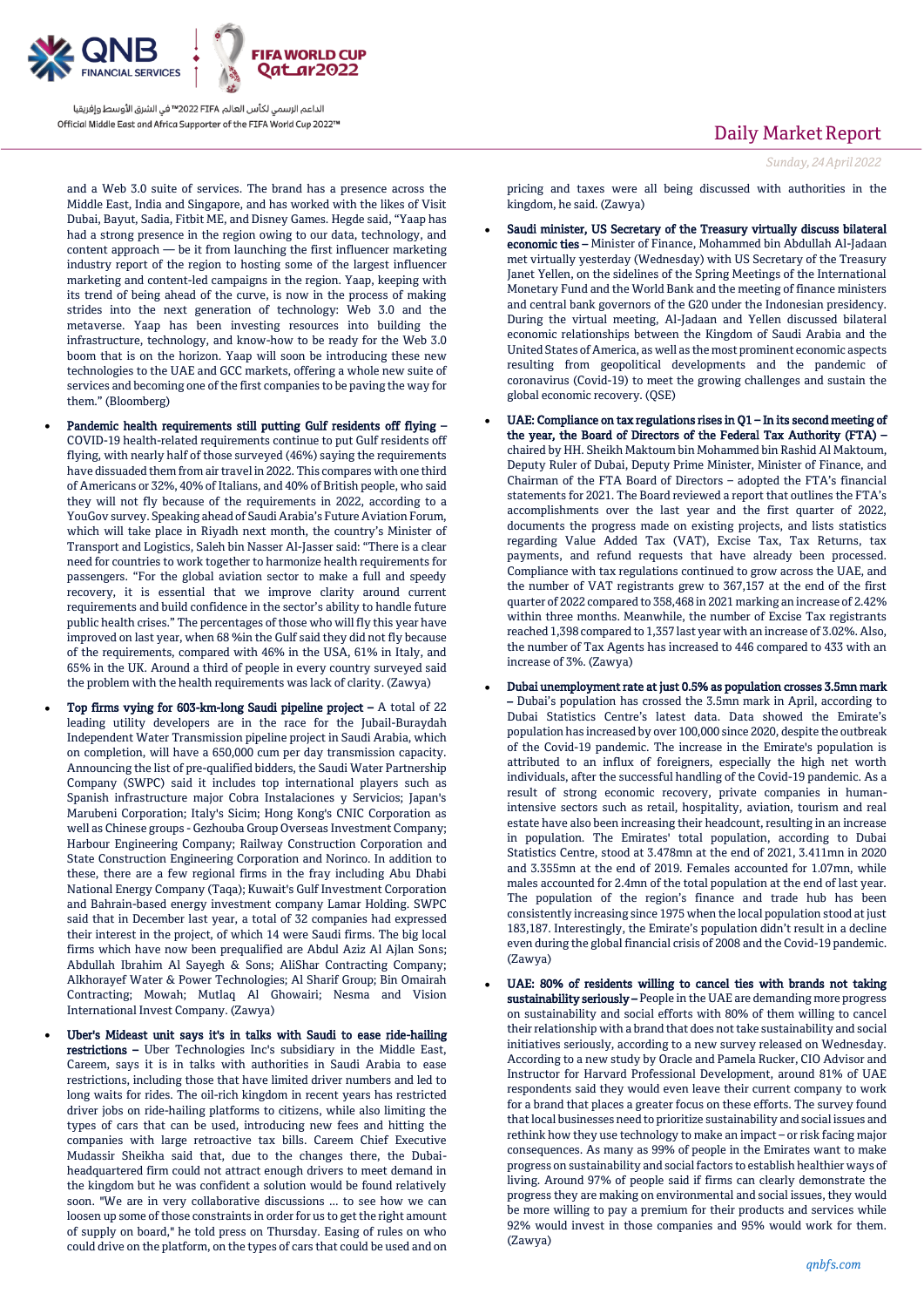

- New UAE visit visa for jobs: Get entry permit without sponsor The special visa for job seekers provides a win-win situation for all stakeholders related to the job market. The UAE's new visa rule would assist the government in finding fresh talent, help job seekers save time, and provide companies with increased flexibility in their human resource (HR) practices. The new type of entry visa, titled 'explore job opportunities', by the government provides easy entry for young talents and skilled workers to explore new job opportunities without requiring a host or sponsor in the UAE. The change was among many new visa rules approved by the UAE Cabinet. Previously, several hundreds of thousands of employment seekers arrived in the UAE on a visit visa searching for future jobs. Furthermore, it is illegal for companies to employ workers while on tourist visas. Deepa Sud, the CEO of Plum Jobs, said the UAE government has opened up the country to welcome new talent into the country. "It is evident they are looking for potential talent across sectors. They encourage more people to come here and look for jobs and make the UAE their long-term home. The new visa simplifies formalities." She added, "With this, all sectors are set to benefit. New businesses, the telecommunication sector, the immigration department, the Dubai Metro, the real estate sector, airlines, etc. It is a win-win for all parties." (Zawya)
- UAE participates in second meeting for G20 Finance Ministers and Central Bank Governors – Mohamed Hadi Al Hussaini, Minister of State for Financial Affairs, represented the UAE in the second G20 Finance Ministers and Central Bank Governors (FMCBG) meeting of 2022 and discussed the latest developments related to the COVID-19 pandemic, the Russia-Ukraine crisis and their repercussions on various global economic sectors. The meeting, which was held yesterday, also discussed the readiness of the global health system to combat future crises, as well as other priorities, namely financial legislations and sustainable finance. The meeting was held under the Indonesian presidency of the G20 and on the sidelines of the 2022 Spring Meetings of the International Monetary Fund and the World Bank Group. Finance Ministers and Central Bank Governors of the G20 member and invited countries and officials from regional and international organizations attended the meeting. (Zawya)
- UAE central bank launches 2 new banknotes The Central Bank of the UAE (CBUAE) announced on Thursday the launch of two new banknotes as part of efforts to promote sustainable practices and develop enhanced environmental standards in the financial sector. The new banknotes, in five- and ten- dirham denominations, are the third issue of the UAE currency. One of them is scheduled to enter circulation today. Made of polymer, the new banknotes are considered to be more durable and sustainable than traditional cotton paper banknotes and are expected to last two or more times longer in circulation. The banknotes are also enhanced by advanced technical characteristics and security features, the banking authority said in a statement. (Zawya)
- Minister of Industry: UAE is an attraction as global industrial hub Sultan bin Ahmed Al Jaber, Minister of Industry and Advanced Technology, has underlined the UAE's emerging position and attraction as a global industrial hub during a visit to the Khalifa Industrial Zone (KIZAD), the largest industrial city in the Middle East. KIZAD is an integrated commercial, industrial and logistic center in Abu Dhabi, operating under the umbrella of the Economic Cities and Free Zones Sector of Abu Dhabi Ports Group and contributing to empowering the industrial sector by helping its products to access global markets comprising 4.5bn consumers worldwide. The visit is part of a series of tours by Dr. Al Jaber to inspect the performance of industrial facilities in the country and to discuss ways to motivate investors to take advantage of the benefits offered by the UAE. The strategy includes an attractive business environment, providing a stimulating work system for establishing and developing industrial projects, and closer cooperation and exchange of experiences and dialogue with various parties to develop procedures and incentives related to the industrial sector. Dr. Al Jaber was briefed on the development and growth plans of industrial projects, the opportunities for expansion and regional and global competitiveness, and the advantages for companies situated in KIZAD. He was briefed on the efforts of The National Food Products Company, which is one of the largest companies in the region for the wholesale food trade and related logistics, along with the plans and operations of Al Tala Board Manufacturing Company, which operates the first factory of its kind in the world to produce high quality

## Daily Market Report

```
Sunday, 24April2022
```
wood boards through recycling palm tree waste through innovative technologies. (Zawya)

- Hotpack Global to build 10 packaging plants in Malaysia UAE-based Hotpack Global has announced its plan to invest AED360mn in Malaysia over the next 10 years to build 10 biodegradable packaging plants in partnership with Free The Seed Sdn Bhd, a Malaysian manufacturer of biodegradable products from rice straw, facilitated by Malaysian Bioeconomy Development Corporation. A leading food packaging manufacturer, Hotpack has broken ground on a 3,200 sq m production plant at Gurun, Kedah, thus launching its first-ever manufacturing unit in Southeast Asia. The plant will be built at an estimated cost of AED90mn over the next three to five years. (Bloomberg)
- ADNEC delivers exceptional growth and diversification in 2021, adds \$653mn to Abu Dhabi economy – Abu Dhabi National Exhibitions Company (ADNEC), a subsidiary of ADQ, today announced its achievements for 2021, with the value of its direct and indirect impact on the Abu Dhabi economy in 2021 registering at AED 2.4bn. During 2021, The Group made significant investments and expanded its mandate to the leisure tourism sector, which contributed to a strategic approach to diversifying the portfolio. "2021 was an exemplary year for the Abu Dhabi National Exhibitions Company, as we achieved a number of major successes and milestones, cementing our position at the forefront of the business tourism industry. ADNEC continues to support the promotion of Abu Dhabi as the region's pioneering business tourism hub, through hosting leading international exhibitions and conferences," said Humaid Matar Al Dhaheri, Managing Director and Group CEO of ADNEC. (Zawya)
- EGA to supply CelestiAL solar aluminum to parts maker Hammerer Aluminum Industries – Emirates Global Aluminum, the largest industrial company in the United Arab Emirates and the world's biggest 'premium aluminum' producer, today signed an agreement to supply CelestiAL solar aluminum to Mercedes-Benz parts maker Hammerer Aluminum Industries. The agreement will see EGA's CelestiAL metal return to the UAE, as well as being distributed all over the world. EGA supplies thousands of tonnes of aluminum to HAI each year. A proportion of this supply will now switch to CelestiAL. Rob van Gils, Chief Executive Officer of Hammerer Aluminum Industries, said, "This partnership with EGA enables us to contribute to a better future and shows that aluminum has a key role to play in achieving the European Union's Green Deal ambitions to decarbonize manufacturing. I am personally excited that many parts of the premium SUVs which are so popular in the UAE will be produced by HAI using EGA's UAE-made CelestiAL solar aluminum. I look forward to driving these vehicles on the UAE's sand dunes." (Zawya)
- UAE: New initiative to increase Emirati talent in tourism industry A new drive has been launched to increase the number of UAE nationals in the hospitality and tourism sector. Medyaf, an industry nationalization initiative at Dubai College of Tourism (DCT), part of Dubai's Department of Economy and Tourism, has launched the 'Explore the Tourism Industry in Dubai' initiative, DCT announced Friday. The initiative, according to a press release, is designed to empower Emirati talent seeking to join the tourism workforce with the fundamental knowledge and skills through an immersive program of interactive workshops, field trips, vocational experiences, and hands-on training. (Zawya)
- *qnbfs.com* GCC's net zero goals set to boost sustainability-linked loans, bonds – Green finance- an effort to factor sustainability into a traditional banking industry — made a big foray into the private sector for the first time in the Gulf. The retail giant Landmark Group became the first private company in the UAE to sign a sustainability-linked loan with Standard Chartered. The loan was seen as a pledge to move toward sustainable green finance for the majority of the company's operations. "We have a team based on the ground in the region who are at the forefront of green finance, having structured the very first loan of this kind in the Middle East and North Africa region as long ago as 2018 for DP World," explained Rola Abu Manneh, CEO at Standard Chartered Bank, in an interview with Arab News. "These sustainable finance solutions allow companies to highlight their environmental, social and governance, or ESG, credentials to their stakeholders, potentially tap into new pools of liquidity, and help secure long term market access as ESG and climate become increasingly integrated into the financial markets," she added. The agreement is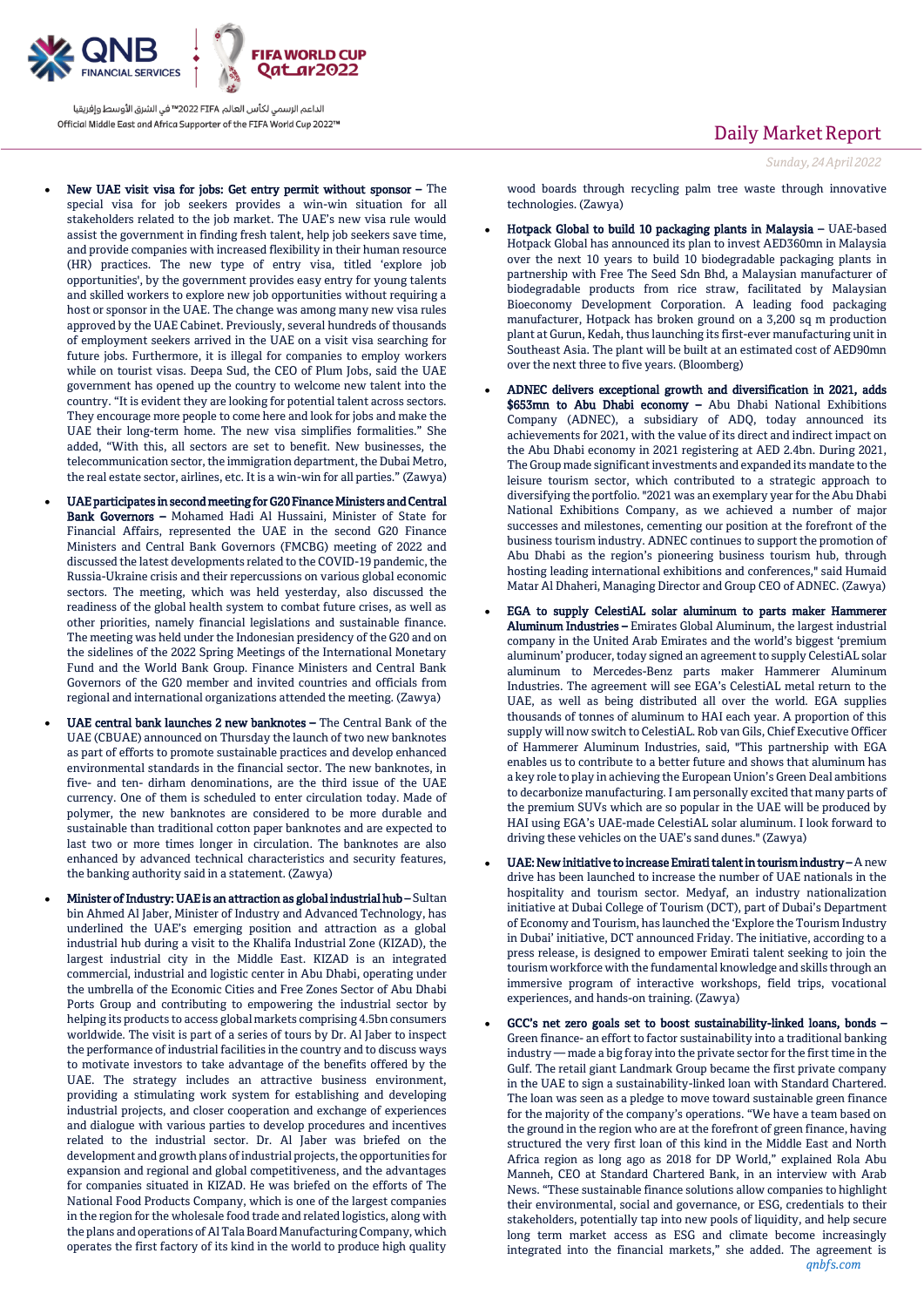

significant as it demonstrates the keenness of the private sector toward greener practices in the traditional finance industry. (Bloomberg)

- Moody's upgrades Bahrain's outlook to stable, affirms B2 ratings Moody's Investors Service has changed the outlook on Bahrain to stable from negative and has affirmed its B2 long-term issuer and senior unsecured ratings. The change of outlook to stable reflects "an easing of downside risks to Bahrain's ratings." The ratings agency believes the increase in oil prices since early 2021 will remain elevated for the next few years, improving the outlook for the sovereign's fiscal and external balances, reducing the rate of government debt accumulation and lowering government liquidity and external vulnerability pressures. The stable outlook also takes into account the government's renewed commitment to its medium-term fiscal adjustment program, which "increases the likelihood that additional financial assistance from the neighboring Gulf Cooperation Council (GCC) sovereigns will be forthcoming in a timely manner if and when needed." The affirmation of the B2 ratings captures Moody's view that Bahrain's debt and debt affordability metrics remain very weak, and its government liquidity and external vulnerability risks high. These credit weaknesses are mitigated by the financial, economic and political support from Saudi Arabia, Kuwait and United Arab Emirates governments. (Zawya)
- Food waste last year 'to cost Bahrain \$370mn BAHRAIN will have to spend more than BD140 million to tackle its estimated 230,000 tonnes of food waste reported last year, an expert has claimed. Arabian Gulf University environmental management assistant professor Dr Sumaya Yusuf indicated that the country spends BD650 on every tonne of food discarded annually. Prof Dr Yusuf "The Works, Municipalities Affairs and Urban Planning Ministry has estimated that 230,000 tonnes of waste made its way into the country's landfills last year, which will cost Bahrain more than BD140m," Prof Dr Yusuf pointed out. The United Nations Environment Program's Food Waste Index had revealed that people in Bahrain threw away 146,000 tonnes of food in 2020, costing Bahrain BD94.9mn. While the quantity of waste increased by more than 60% last year, Dr Yusuf was optimistic that a series of national awareness campaigns launched recently would lead to a gradual slide in the quantity of domestic waste over the next decade. (Zawya)
- Bahrain's FDI surges 5.6% to \$33bn in 2021 despite Covid Bahrain has recorded foreign direct investments (FDI) worth BD12.6bn (\$33.1bn) for 2021 compared to BD11.9bn (\$31.2bn), thus registering an increase of 5.6% over the previous year, said the kingdom's Information & eGovernment Authority (iGA) in a new report. The survey, conducted in collaboration with the Central Bank of Bahrain (CBB) and the Economic Development Board (EDB), measures the volume and inflows of foreign investments made by key entities in different economic sectors. It also covers the volume of investment flow by establishments active across all sectors whose capital is owned by non-resident entities. The survey showed that the kingdom's annual FDI inflows for the 12-month period were approximately BD663.9mn, dominated mostly by financial and insurance activities worth BD432 million and manufacturing at BD238.9mn. According to iGA, foreign investments from Cayman Islands contributed 41.3%, or BD274.2mn of the total flows, followed by Kuwait with BD223.9mn, and Saudi Arabia with BD190.7mn. (Zawya)
- Bahrain's SIO announces 6% retroactive pension rise deposited Social Insurance Organization (SIO) CEO Eman Mustafa Al Murbati announced that a six per cent retroactive pension increase of retirees from January 2021 to April 2022 have been deposited in their accounts, as per the directives of His Royal Highness Prince Salman bin Hamad Al Khalifa, Crown Prince and Prime Minister. The directives align with reforms to the retirement and social insurance pensions. The CEO expressed her gratitude to His Majesty King Hamad for ratifying and promulgating Law No. 13/2022 amending some provisions of Law No. 13/1975 on the pension and retirement benefits for government employees, and Law No. 14/2022 on amending provisions of the Social Insurance Law issued by Decree-Law 24/1976, following the approval of the Shura and Representatives Councils. (Zawya)
- Bahrain iGA sees over 190,000 new eKey registrations Bahrain's Information & eGovernment Authority (iGA) has announced that the government's eKey service has witnessed a surge in demand during the

## Daily Market Report

*Sunday, 24April2022*

pandemic, with more than 190,000 new users registering since the beginning of March 2020. With the total number of users now topping 572,000, there have been more than 30 million successful eKey entries accessing safe and secure electronic services since the start of the pandemic, said the statement from iGA. Also there has been greater linking of various government systems and services to the eKey, which simplified identity verification and allowed transactions online to be sped up, supporting social distancing measures, ensuring business continuity, and all but eliminating the need for physical visits. (Bloomberg)

- Bahrain is all set to adopt crypto in a "Big" Way; grants license to Binance – The world's largest crypto currency exchange, Binance has now been granted the license required to operate within Bahrain by the Central Bank of the country. Binance shall now be eligible to provide services such as crypto trading, portfolio management, and custody to the people of Bahrain. The crypto exchange platform had been working to establish its foothold in the UAE region for some time now. With the new license being issued from the Gulf Cooperation Council (GCC), Binance marks its firstever license from the GCC. (Bloomberg)
- \$1.4bn Waste-to-Hydrogen project planned in Oman A first-ever Wasteto-Hydrogen project is proposed to be established in the Sultanate of Oman with an investment of around \$1.4bn. A Memorandum of Understanding (MoU) has been signed to this effect by H2-Industries Inc, a US-headquartered global hydrogen generation and energy storage solutions company, with the Public Establishment for Industrial Estates (Madayn). In a statement issued on Wednesday, the US developer said the proposed facility will be established on a 200,000 square meter plot at an unspecified location on the Omani coast. A Waste-to-Hydrogen project – the first of its kind in the Gulf region – will add to a rapidly expanding portfolio of green energy schemes planned for implementation in the Sultanate of Oman over the coming years. But unlike the vast majority of proposed low-carbon projects that will harness renewables like solar and wind to produce green hydrogen through the electrolysis route, the H2- Industries venture seeks to generate commercial scale volumes of hydrogen from municipal waste. (Zawya)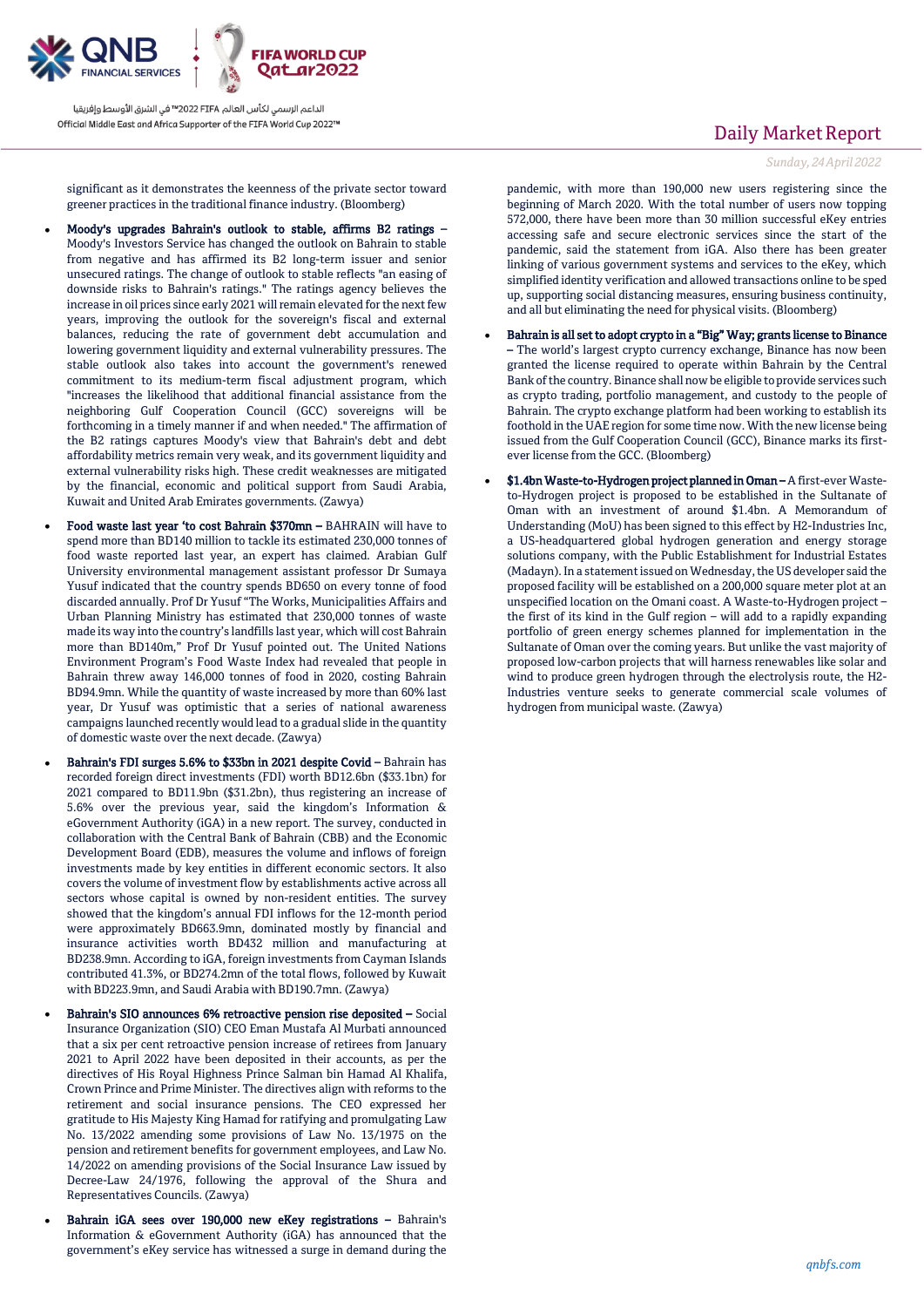

# Daily Market Report

*Sunday, 24April2022*

### *Rebased Performance*



*Daily Index Performance*



| <b>Asset/Currency Performance</b>    | Close (\$) | 1D%   | WTD%  | YTD%  |
|--------------------------------------|------------|-------|-------|-------|
| Gold/Ounce                           | 1,931.60   | (1.0) | (2.4) | 5.6   |
| Silver/Ounce                         | 24.14      | (2.1) | (5.5) | 3.6   |
| Crude Oil (Brent)/Barrel (FM Future) | 106.65     | (1.6) | (4.5) | 37.1  |
| Crude Oil (WTI)/Barrel (FM Future)   | 102.07     | (1.7) | (4.6) | 35.7  |
| Natural Gas (Henry Hub)/MMBtu        | 6.59       | (4.2) | (4.5) | 80.1  |
| LPG Propane (Arab Gulf)/Ton          | 128.50     | (3.2) | (6.0) | 14.5  |
| LPG Butane (Arab Gulf)/Ton           | 156.50     | 1.3   | 9.0   | 12.4  |
| Euro                                 | 1.08       | (0.4) | (0.2) | (5.1) |
| Yen                                  | 128.50     | 0.1   | 1.6   | 11.7  |
| GBP                                  | 1.28       | (1.5) | (1.7) | (5.1) |
| CHF                                  | 1.04       | (0.4) | (1.5) | (4.7) |
| <b>AUD</b>                           | 0.72       | (1.8) | (2.0) | (0.3) |
| <b>USD Index</b>                     | 101.22     | 0.6   | 0.7   | 5.8   |
| <b>RUB</b>                           | 118.69     | 0.0   | 0.0   | 58.9  |
| <b>BRL</b>                           | 0.21       | (3.7) | (2.0) | 16.2  |

*Source: Bloomberg*

| <b>Global Indices Performance</b>                                                                                                                                                                                                                      | <b>Close</b> | 1D%*  | WTD%* | YTD%*  |
|--------------------------------------------------------------------------------------------------------------------------------------------------------------------------------------------------------------------------------------------------------|--------------|-------|-------|--------|
| <b>MSCI World Index</b>                                                                                                                                                                                                                                | 2,882.45     | (2.6) | (2.6) | (10.8) |
| DJ Industrial                                                                                                                                                                                                                                          | 33,811.40    | (2.8) | (1.9) | (7.0)  |
| <b>S&amp;P 500</b>                                                                                                                                                                                                                                     | 4,271.78     | (2.8) | (2.8) | (10.4) |
| NASDAQ 100                                                                                                                                                                                                                                             | 12,839.29    | (2.5) | (3.8) | (17.9) |
| STOXX 600                                                                                                                                                                                                                                              | 453.31       | (2.4) | (1.8) | (12.0) |
| <b>DAX</b>                                                                                                                                                                                                                                             | 14,142.09    | (3.1) | (0.5) | (15.2) |
| <b>FTSE 100</b>                                                                                                                                                                                                                                        | 7,521.68     | (2.9) | (2.9) | (3.4)  |
| <b>CAC 40</b>                                                                                                                                                                                                                                          | 6,581.42     | (2.6) | (0.5) | (12.9) |
| Nikkei                                                                                                                                                                                                                                                 | 27,105.26    | (1.8) | (1.9) | (15.9) |
| <b>MSCI EM</b>                                                                                                                                                                                                                                         | 1,075.60     | (1.0) | (3.4) | (12.7) |
| <b>SHANGHAI SE Composite</b>                                                                                                                                                                                                                           | 3,086.92     | (0.6) | (5.8) | (17.1) |
| <b>HANG SENG</b>                                                                                                                                                                                                                                       | 20,638.52    | (0.2) | (4.1) | (12.3) |
| <b>BSE SENSEX</b>                                                                                                                                                                                                                                      | 57,197.15    | (1.5) | (2.5) | (4.4)  |
| Bovespa                                                                                                                                                                                                                                                | 1,11,077.51  | (6.3) | (5.9) | 23.1   |
| <b>RTS</b><br>the contract of the contract of the contract of the contract of the contract of the contract of the contract of the contract of the contract of the contract of the contract of the contract of the contract of the contract o<br>$\sim$ | 928.30       | (3.4) | (2.8) | (41.8) |

*Source: Bloomberg (\*\$ adjusted returns)*